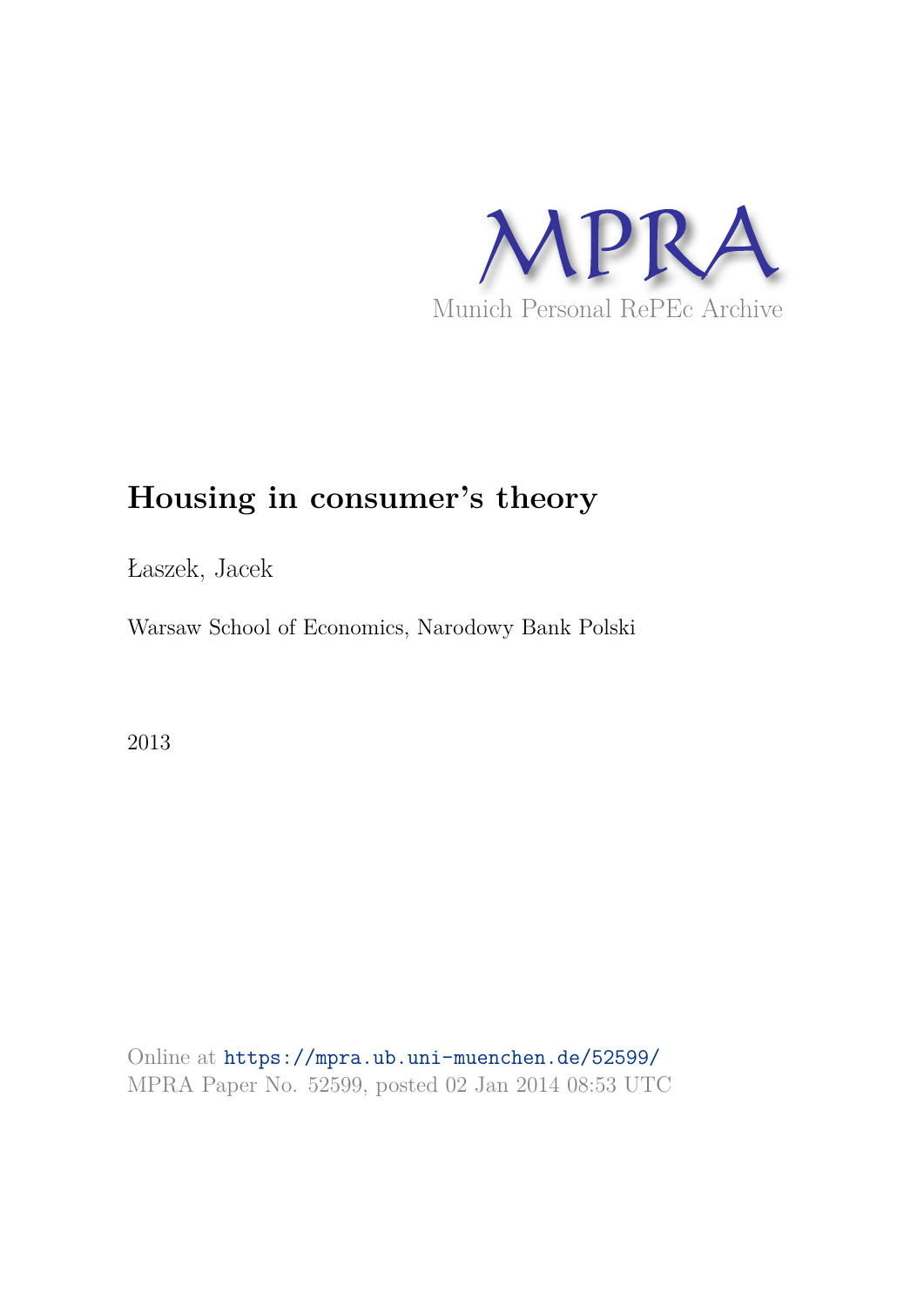## *Housing in consumer's theory*

Jacek Łaszek<sup>1</sup>, December 2013.

#### **Abstract**

This article aims to deepen the knowledge on consumer choices from the microeconomic perspective so as to better understand the behaviour of home buyers and its impact on the housing market. First, we provide an analysis of housing understood as a consumer and investment good. We then discuss its market value and cost. This analysis helps to better understand the housing choices of consumers. Finally, we take a detailed look at the choice of housing as a heterogeneous good. Taking into account the conclusions derived from the above points, we demonstrate the complex choice of the housing demand structure in the form of savings and consumption.

**Key words:** housing demand; heterogeneous goods, housing consumption and investment;

**JEL classification:** D01, D83, D91, R21;

#### **1. Introduction**

1

The residential sector, as a socially important one, has been of interest to economists already for decades. The 20<sup>th</sup> century, with increasing stock of residential property, related home construction and mortgage debt, apart from purely consumer and social function, saw growing role of the housing sector as a driver of economic growth and stability of the financial sector. This was reflected in the massive abundance of studies dealing with the subject, especially after the recent real estate crisis. These studies, addressing various aspects of the sector's impact on the economy, and vice versa, generally adopt quite simplistic assumptions about microeconomic nature of housing and related consumer and investment choices of households (see Allen and Carletti, 2011). Meanwhile, as the recent experience and traditional economics teach us, macroeconomic models based on insufficient microeconomic assumptions, generally fail to adequately reflect the surrounding reality. The housing market, considered both locally and as an aggregate at the macroeconomic level, is an imperfect market, subject to cycles and crashes (a rapid collapse in prices driven by a massive default on mortgage loans). This is due to balancing market mechanisms (long delayed response of supply, demand shocks impossible to be offset, accumulating ten-

<sup>1</sup> Warsaw School of Economics and Economic Institute, Narodowy Bank Polski.

This paper presents the personal opinions of the author and does not necessarily reflect the official position of the National Bank of Poland or the Warsaw School of Economics.

This paper appeared in the NBP (2013) "*Report on the situation in the Polish residential and commercial real estate market in 2012".*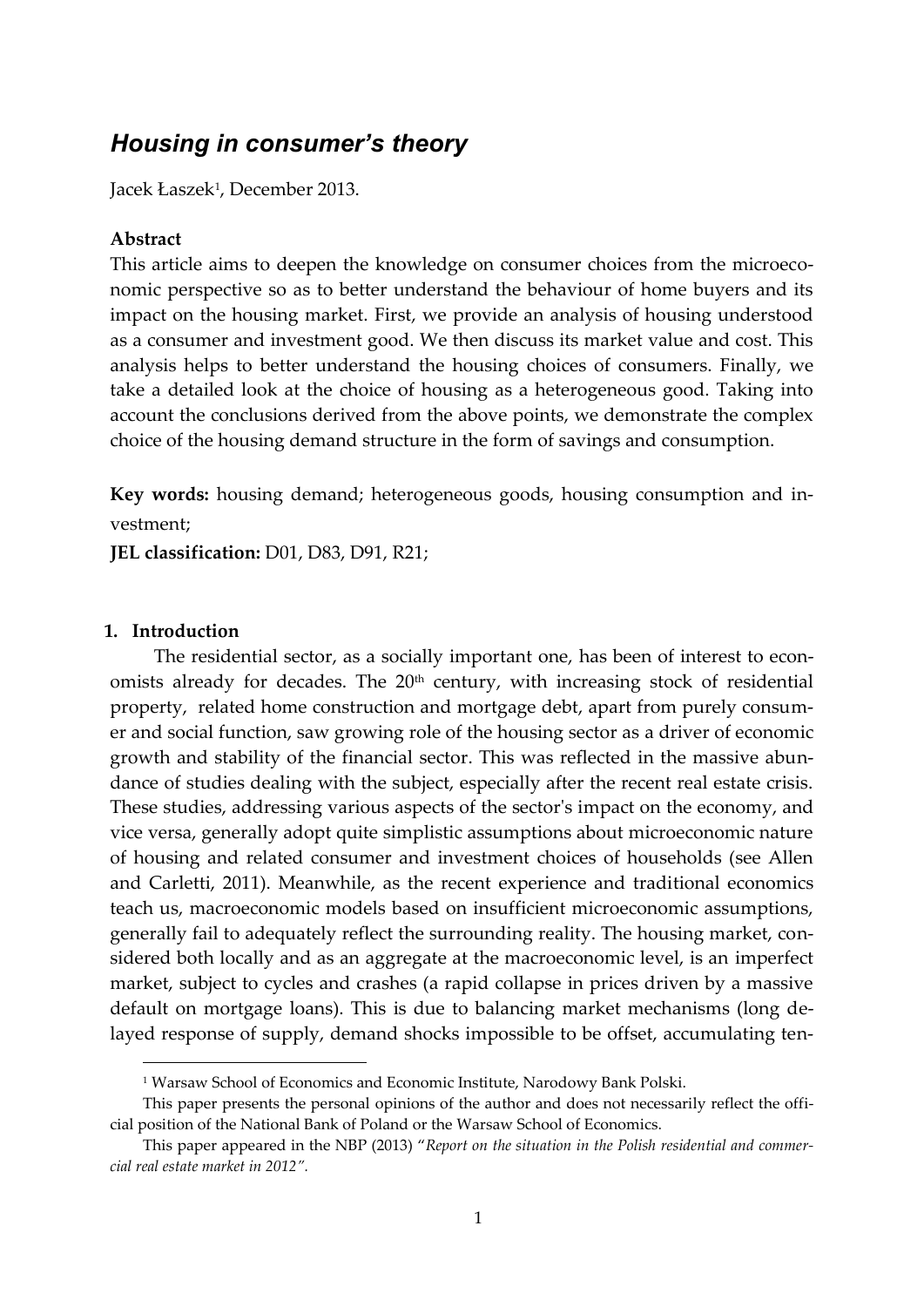sion, over-regulation and temptation to act on speculation), as well as the conditions of its functioning (strong and nationally differentiated impact of the government's policy and related common over-regulation as well as multiplicity of market participants). The literature points to numerous cases of particular vulnerability to manipulation and speculation, low transparency due to difficulty of data access, strong political orientation, related to the type of needs, often affecting the financial system that requires extensive regulation, and therefore is often subjected to incompetent and pro-cyclical interventions (see Case., and Shiller, 2003, Herring and Wachter, 1999).

These characteristics, widely discussed in the sector's literature, are, to some extent, the result of housing characteristics which make housing different from most other consumer goods (see Yang, 2006). This articles focuses on those differences that have an impact on consumer choices without going into the mechanism of market functioning, arbitrage between its elements and mechanism of business cycles (see Wheaton, 1999).

This article aims to deepen the knowledge on consumer choices from the microeconomic perspective so as to better understand the behaviour of home buyers and its impact on the housing market. Chapter 2 presents basic aspects of consumer analysis in the housing market. Chapter 3 provides an analysis of housing understood as consumer and investment goods. We then discuss its market value and cost. This analysis helps to better understand housing choices of consumers. Then, we take a detailed look at the choice of housing as a heterogeneous good. Taking into account conclusions derived from the above points, we demonstrate the complex choice of the housing demand structure in the form of savings and consumption. Conclusions are presented in Chapter 4.

#### **2. Basic areas of consumer analysis in the housing market**

The basic problem which we face while analysing housing as a consumer good is its duality leading to its heterogeneity both as a durable consumer good or a capital good generating consumer services and, at the same time, an investment good, bringing income and appraised by the market. In the case of OOH housing, both choices are correlated, because what we see in the market as housing demand is the sum of investment and consumer demand.

Housing is a durable consumer good, or alternatively interpreted, productive capital generating a stream of services to meet consumer needs. As a result, there is a market of housing services and capital markets (housing stock), where market prices of services and capital goods are shaped. The financial market is involved in allocating the capital, as a result of which financial assets are created on the basis of housing capital. In the case of OOH housing, we have to do with capital and different services generated to meet home owner's needs, which means that housing is perceived as a durable consumer good with specific attributes.

Heterogeneity of housing affects choices of housing consumers, both in terms of consumption and investment. Both these decisions create the total housing demand, although in both cases the expected characteristics are different. However,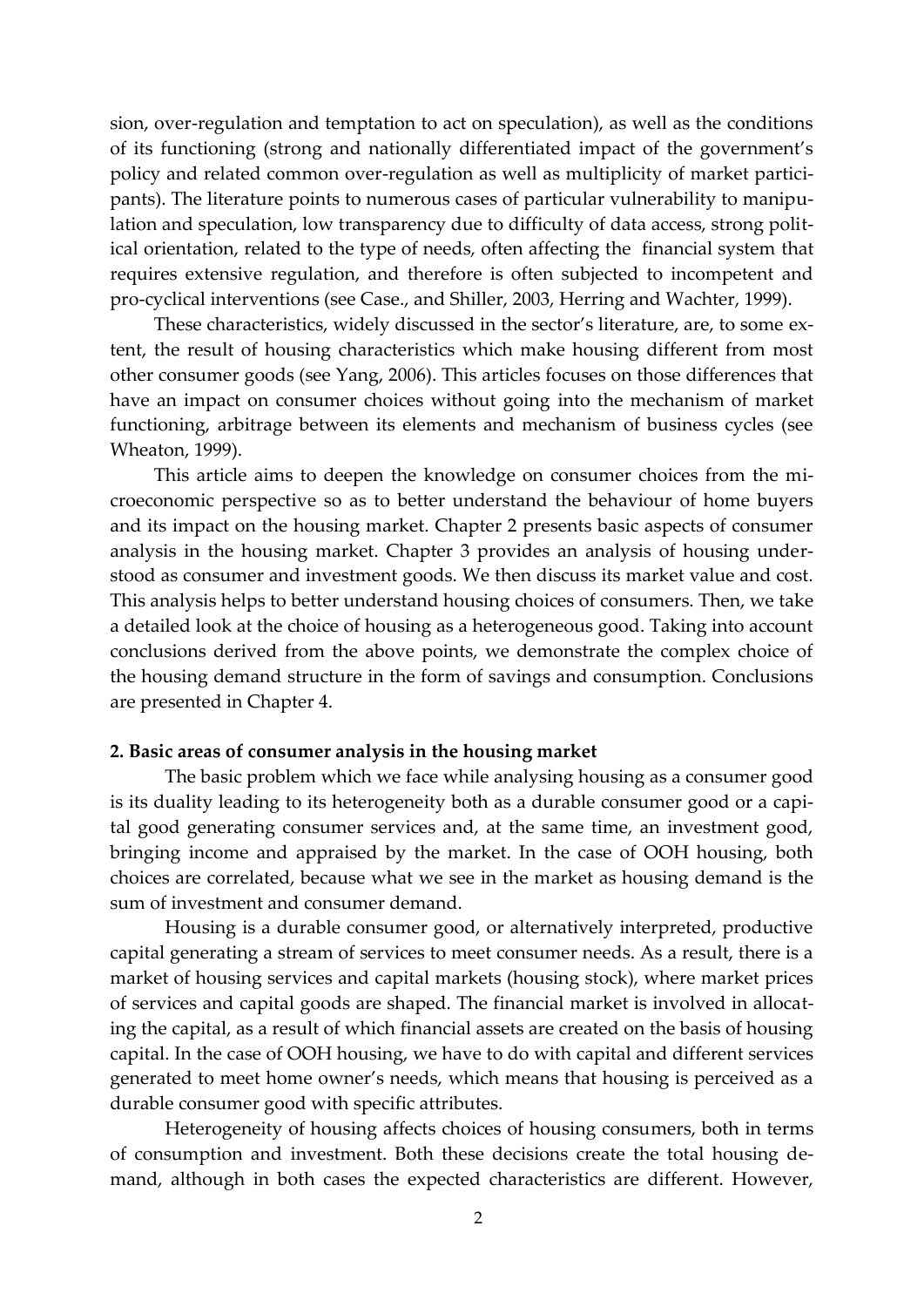even if we look at consumer's choice between OHH and rented housing alone, the choice of OOH always involves an element of investment in the form of down payment.

In each of those two functions, housing is a heterogeneous good (see Tomczyk and Widłak, 2010), which means that its utility value is not determined by points, but as a range<sup>2</sup>. Additionally, each feature differs in quality or quantity. This means that individual value of housing for consumer is the sum of its attributes weighted by consumer's preferences, similarly as in the case of the seller (purchase on the secondary market). In the case of real estate developers the issue is more complex – they have to produce housing to individual order, or based on market research. From the point of view of consumer and producer optimization this is a major problem as the bundle of attributes (qualities) is subject to optimization. We optimise its composition and quantity of quality for each attribute and the number of produced goods (more on the producer's side).

As a result, the main problem that we face when analysing consumer's and investor's choice in the housing market is a multi-dimensional character of housing and, in consequence, its choice, which is optimization of numerous variables. For analytical purposes it is better to reduce the number of dimensions of decisions taken. Household's actual optimization possibilities suggest a similar approach. Also monitoring of the housing market and households and as well as analysis of the recent literature on the functioning of the human brain<sup>3</sup>, lead to a conclusion that household's basic behaviour is optimisation limited to a few, maximum six to eight dimensions, whereas other variables are seen as auxiliary conditions or forms of itinerary procedure (consultation with wife, friends, further research, consultations, etc.). We also do not know the interaction between variables and we have no guarantee that clients' expectations will not change in time and space. As a result, it is difficult to predict which attributes of housing will affect optimization of the choice and which will only be auxiliary conditions temporarily taken into account by a household, as what we observe in the market is the final result of the entire process. This behaviour is more like a series of partial optimizations. On the other hand, the use of methods of experimental economics may be a good way to approximate the final solution. However, since the number of choices and variables is limited, we can talk about the distribution of probability of decisions, which may be a better option than relying on multi-dimensional deterministic models of optimization. Many studies have shown that theoretical models can explain consumer's behaviour, yet the prob-

 $\overline{a}$ 

<sup>2</sup> Simplifying, it can be said that in the case of homogeneous goods, the price of the good is defined by points on the supply and demand curves (e.g. kilogram of sugar). However, for heterogeneous goods there is a certain range of quality and related prices, which consumers can choose, for example, by choosing different standards of interior design will have to deal with different prices per square meter (see Rosen, 1974).

 $\rm{^3}$  Kahn, Moore and Glazer (1987) argue that cognitive limitations of the human mind do not allow simultaneous processing of large sets of information, which imposes hierarchical decision-making.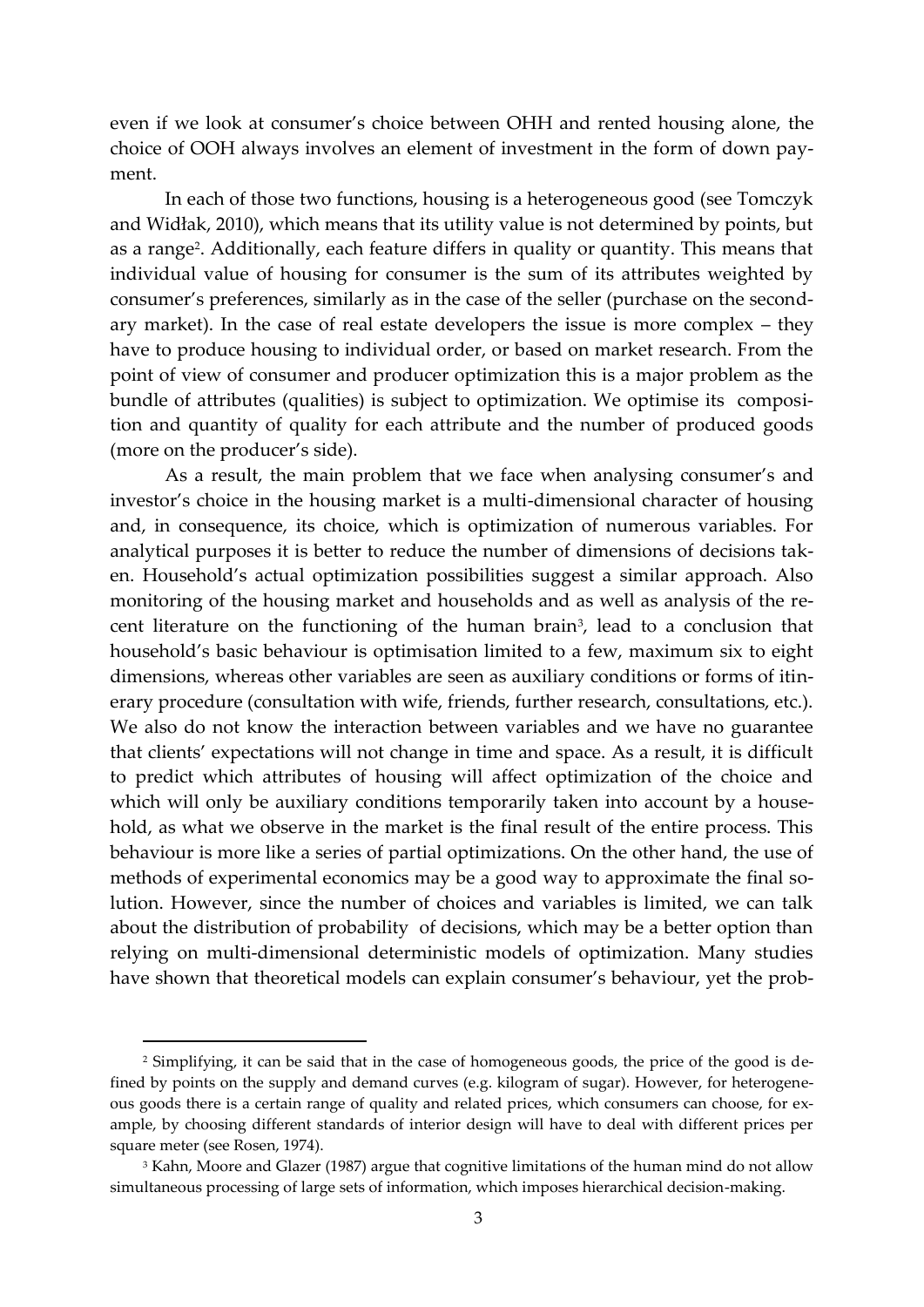lem is the number of errors. The question then arises whether the number of errors can be reduced or whether it a structural feature of this market.

An important additional factor affecting choices is the fact that the housing market is an imperfect local market, with poor flow of information, where choices are made on individual basis by matching housing features with buyer's preferences.

Weaknesses in the functioning of the housing market make matching the structure of supply with the structure of demand very difficult. As a result, valuation of characteristics is ambiguous and each transaction unique in nature. In contrast to homogeneous goods we do not have to do with a single point of equilibrium, but a locus of points of equilibrium. While analysing consumer choices of households we look at consumption as a stream of services. Basic consumer choices are decisions on housing consumption (how much housing versus other goods and how much housing versus savings) and the choice of the form of consumption between home ownership and home rental (see Augustyniak et al., 2013). Depending on the form of ownership, the cost of service is impacted by the effective interest rate and changes in the value of housing (OOH) or market rents. They affect the household's budget line. In the case of OOH, the interest rate affects the cost through interest charged on mortgage loan or the foregone interest (alternative cost) in case housing is debt free and the capital could be invested elsewhere. Both interest rates usually differ from each other<sup>4</sup>, yet, for the sake of simplicity, it can be assumed that in this case they are similar. It is also worth noting that in the short term there is no clear correlation between the rent, whose level is determined by supply and demand in the rental market, and the cost of OOH purchased with a mortgage or estimated with the use of alternative cost of own capital. In the latter case, the situation on the capital market and the OHH market is the decisive factor. Thus, while the choice between home ownership and home rental involves no difference in the level of consumption, there may be differences in the short- and long-term costs of financing this consumption and noncost elements affecting the choice (attachment to the dwelling, social security), where the basic cost are the loan instalments of the investment asset in the case of ownership. Thus, purchase of OOH is a form of saving.

In the OOH model, decisions become more complex, as apart from the decision on the quantity of housing consumption, there is another choice to be made "how much housing as savings" associated with the nature of housing investment and property market. On the other hand, investment (savings) may be considered as a combination of two choices, namely "how much housing, taking into account changes in its value'' (which we identify with the short-term, speculative element) and, "how much housing taking into account maintenance of its real value, or/and regular rental income '' (which we can identify with the long-term precautionary aspect). Both investment choices are reflected in the market in the form of additional housing demand, yet, in the former case, housing will be sold when it reaches the

 $\overline{a}$ 

<sup>4</sup> In the case of Poland, they are different, but they can also be the same in the case of the so-called personal loan, provided by the home owner to the home buyer without bank's assistance.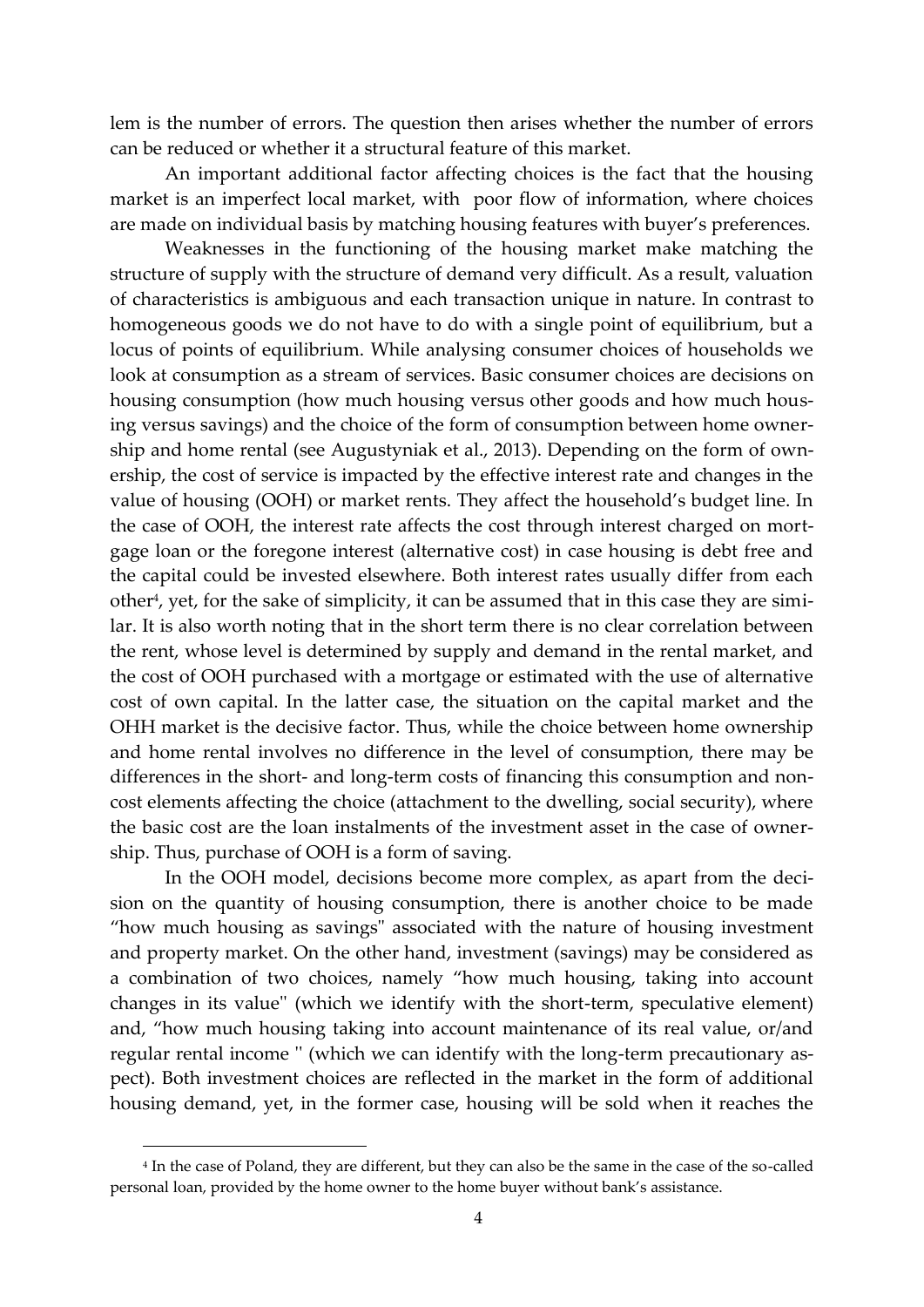assumed price. In the latter case, however, housing will be kept as a an asset and leased to generate current income. As a result, housing demand is a combination, in specific proportions, of two choices, "how much housing as consumption" and "how much housing as savings''.

Yet, the problem of choosing between "housing as consumption" and "housing as investment" is more complex. The aim of the speculative housing investment also may have a housing aspect. Indeed, such situations are observed in the market ("I will buy additional housing units with a mortgage to sell them and earn for my own home"). The basic analytical problem consists in the fact that demand for housing observed in the market has no attributes and it is difficult to break it down into the discussed categories (see analysis by Henderson and Ioannides, 1983 and Ioannides and Rosenthal, 1994).

Housing as a heterogeneous good is a combination of its characteristics, which decide whether housing needs will be met and make up the market and individual appraisal of its value. Consequently, the choice of housing is always the choice of its characteristics. Consequently, this decision affects other consumer choices. Looking conversely, every change in prices in other markets affects housing choices, demand for housing characteristics and their market appraisal.

As a result of durable character of housing and performance of services in the horizon beyond the household's lifetime, we have to take into account a different behaviour of households that already have housing, and those who intend to buy it. Moreover, households already in possession of housing will be in another point of utility function and will differently appraise the value of additional living space. Changes in the value of housing will also cause changes in household's assets, thus changing their point of equilibrium, including the one concerning housing consumption and choice of home attributes.

The durable character of housing, understood as possession of a housing asset or generally, the current level of housing consumption, will also significantly impact consumer choices at the macroeconomic level. Although each individual consumer may sell his small apartment and possibly buy a new, as large as possible one, at the macroeconomic level this is not so simple. The rise in households' income and related increase in demand for a higher quality housing can only be realized if larger housing stock is produced. At the same time, unlike other consumer goods, where a significant increase in consumption of a particular good may rise significantly in a relatively short period, in this case this increase is spread over the years. As a result, the consumer does not move along the utility curve by choosing subsequent housing baskets, but moves along the chord, appraising subsequent housing units separately. This has a significant impact on the valuation of housing consumption, which has the form of additional units rather than packages as in the case of perishable goods. Moreover, when analysing housing consumption, we should bear in mind that unlike with other goods, most people, especially in our climatic conditions, have already satisfied their housing needs in one way or another, so the choice is made not from the very beginning, i.e. from the point of living in the street to the point of pos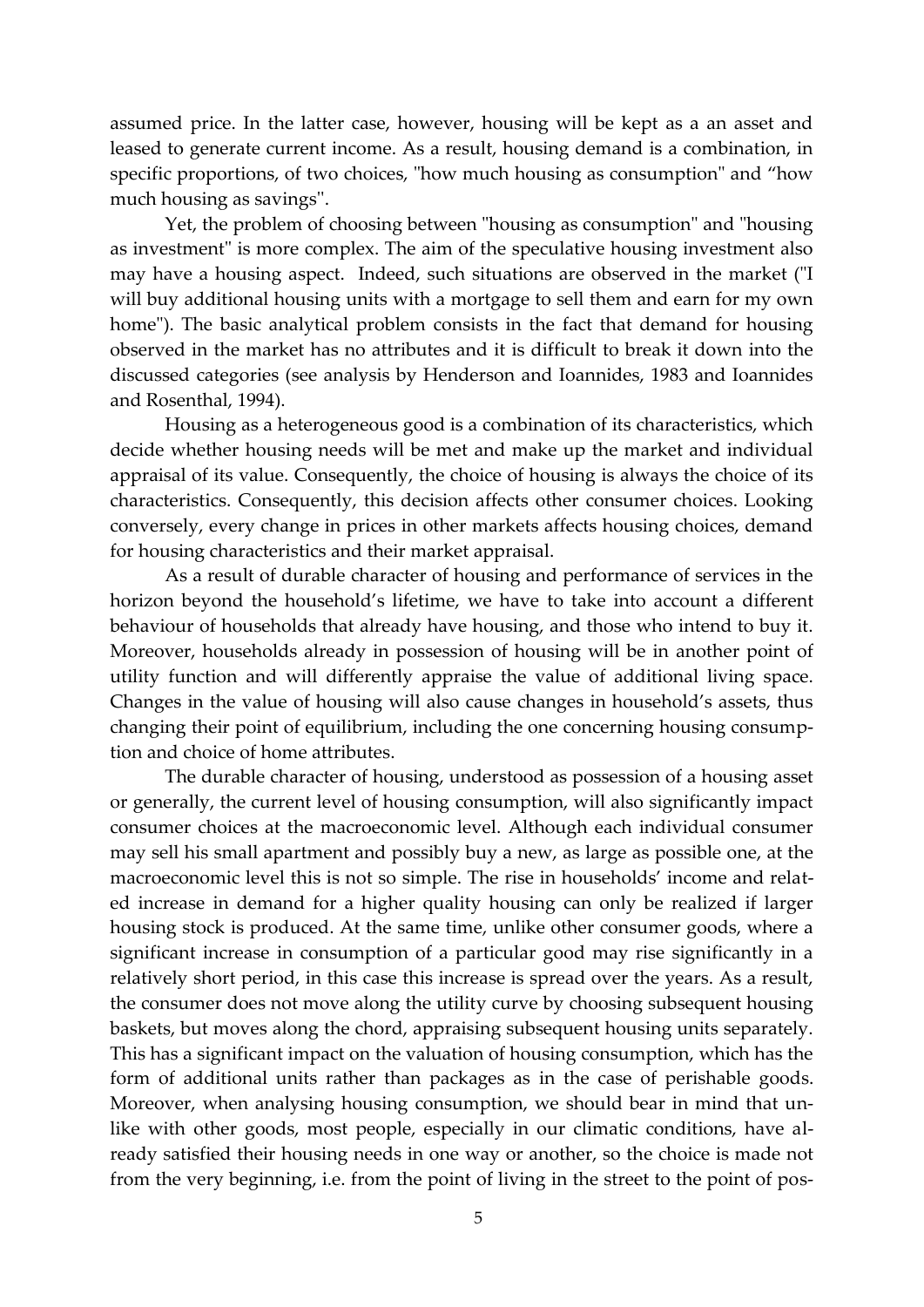sessing a home. We can clearly distinguish the category of the so-called first-time buyer, namely, for example, young couples renting an apartment or living with their parents, for whom independent living is a very strong need ( Reed and Mills , 2007). Yet, a lot of households already have their own housing (according to Eurostat) and possibly consider getting a bigger one. When compared to the choice of perishable goods this is the situation where, for example, we wonder whether to buy a pear or an apple, having already eaten one pear , and not having an empty stomach.

The model of Aoki, Proudman and Vlieghe (2002) well illustrates choices of consumer who, already in possession of housing, buys or sells subsequent units. In the case described in this article, consumer is owner of housing and can increase it or decrease it in subsequent periods. Consumer's intention is to maximize the utility over his lifetime (*maxU (C, H*)) by trying to balance between the level of housing consumption  $(H_t)$  and consumption of other goods  $(C_t)$  in various periods. In order to compare utility of housing and utility of other goods, we take into account the imputed rent calculated as the value of housing  $p_t H_t$  multiplied by coefficient  $k$ , reflecting the rent to price ratio (see Bajari et al., 2013). Moreover,  $\beta$  <1 is a parameter that takes into account decreasing utilities in the time function. Periods of consumer's lifestime are marked with *t* indexes:  $\overline{1}$ 

$$
\max U(C, H) = \sum_{t=0}^{\infty} \beta^t \left( \theta C t^{\mu} + (1 - \theta) (k p_t H_t)^{\mu} \right)^{\overline{\mu}}
$$

In the analysis, budget constraints were introduced for the two subsequent periods *(bt, bt+1):*

$$
b_t = c_t + r_t p_t H_t + S_t
$$
  

$$
b_{t+1} + (1 + r_t)S_t = c_{t+1} + r_{t+1}p_{t+1}H_{t+1}
$$
  

$$
b_{t+1} + (1 + r_t)(b_t - c_t - r_t p_t H_t) - c_{t+1} - r_{t+1}p_{t+1}H_{t+1} = 0
$$

Thus, the Lagrange equation was obtained,

$$
\mathcal{L} = \sum_{t=0}^{\infty} \beta^t \left( \theta C t^{\mu} + (1 - \theta) (k \rho H t)^{\mu} \right)^{\frac{1}{\mu}} + \lambda (b_{t+1} + (1 + r_t) (b_t - c_t - r_t p_t H_t) - c_{t+1} - r_{t+1} p_{t+1} H_{t+1})
$$

Optimal solutions show the correlation between the quantity of housing and consumption in two different periods (inter-temporal choice):

$$
H_t = [r_t p_t (1 + r_t) p_{t+1}^{\mu} H_{t+1}^{\mu-1} \frac{\beta}{r_{t+1} p_{t+1} p_t^{\mu}}]^{1/(\mu-1)}
$$

$$
C_t = [(1 + r_t)C_{t+1}^{\mu-1}\beta]^{1/(\mu-1)}
$$

and the correlation between the quantity of housing and consumption in the first period and the second period (intra-temporal choice):

$$
H_t = [\frac{r_t p_t \theta C_t^{\mu-1}}{(1-\theta)(kp_t)^{\mu}}]^{1/(\mu-1)}
$$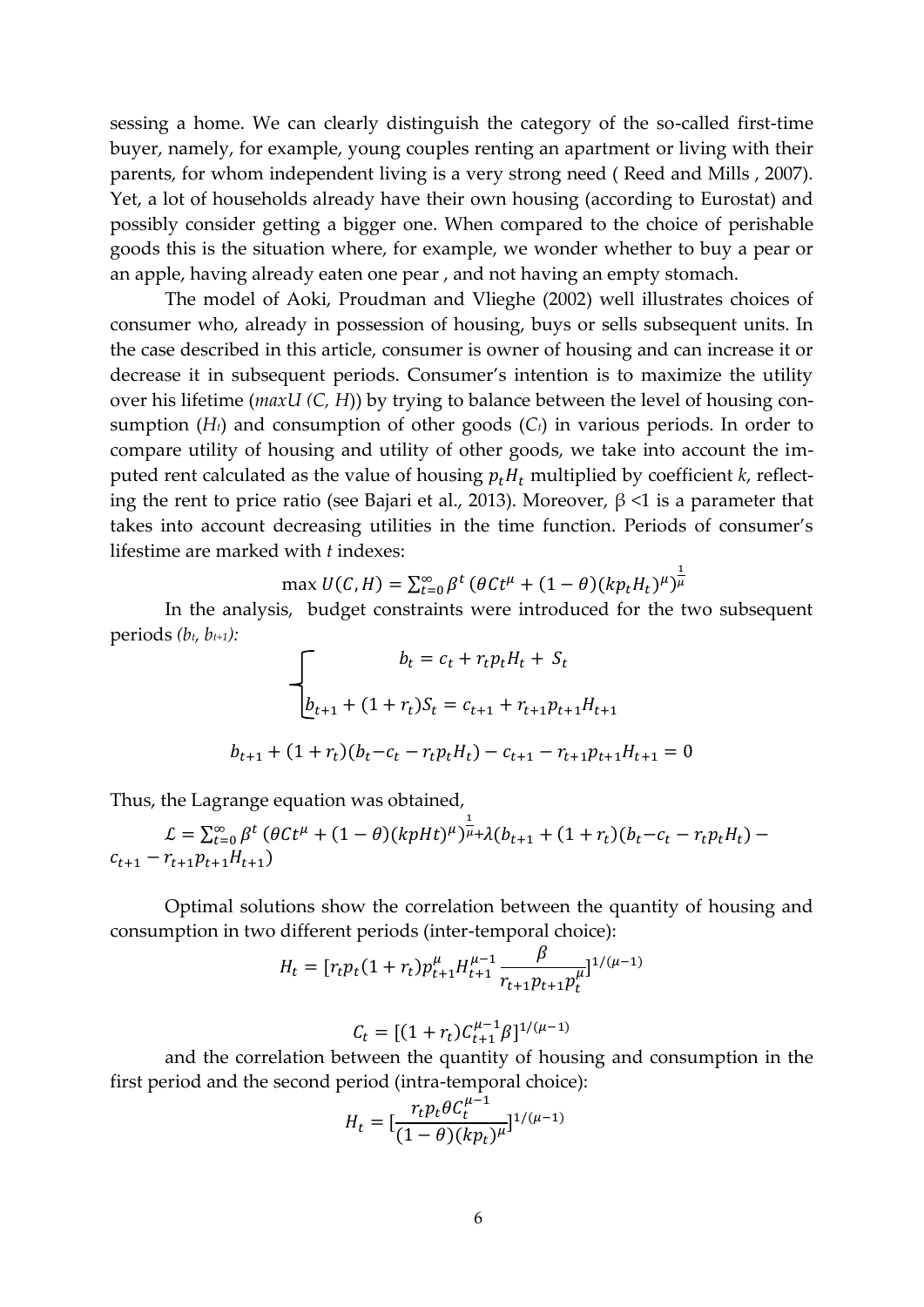$$
H_{t+1} = \left[\frac{r_{t+1}p_{t+1}\theta C_{t+1}^{\mu-1}}{(1-\theta)(kp_{t+1})^{\mu}}\right]^{1/(\mu-1)}
$$

Purchase of additional units of goods, when one is already in possession of the stock of goods, is particularly important in the case of residential property, where, on the one hand, income is variable and, on the other hand, the stock relatively rigid. With rapidly changing income, housing becomes a relatively rare good and its prices rise. In case the trend is reversed, when during the crisis income falls, this is often accompanied by price bubble burst and a surplus of unsold housing put on the market.

This problem can be easily presented in graphical and tabular format using the simplest indifference curve (Figure 1, Table 1). We analyse two goods, where *z* means housing consumption and *x* means consumption of other goods.



Figure 1 Household indifference curve when choosing housing and

All combinations of good *x* and *z* on the curve are equally preferred and with the assumed budget *b*, consumer appraises the good *z*, depending on its quantity, and denotes average prices of subsequent bundles of goods as  $p_z$ ,  $p_z$ , whereas  $p_z$ " is the price consumer can pay for additional housing units.

When income of the society and that of individual consumers increases, demand for housing, which is almost proportional to income, will rise too. Housing becomes a relatively rare good and its price accepted by consumers, fitting within their budget and meeting their preferences, will grow. However, as already mentioned, in the case of housing, the mechanism is modified. If you already own 20 square meters of housing, and want to have 30 square meters, then you do not buy 30 square meters, paying 333 PLN per one square meter (which is of course included in the monthly stream of expenses), but only buy 10 square meters paying PLN 333 per one square meter to add to the already possessed 20 square meters of housing, for which you paid PLN 500 per square meter. Thus, you do not buy goods in packages, but move along the utility curve. As a result, your prices are average prices of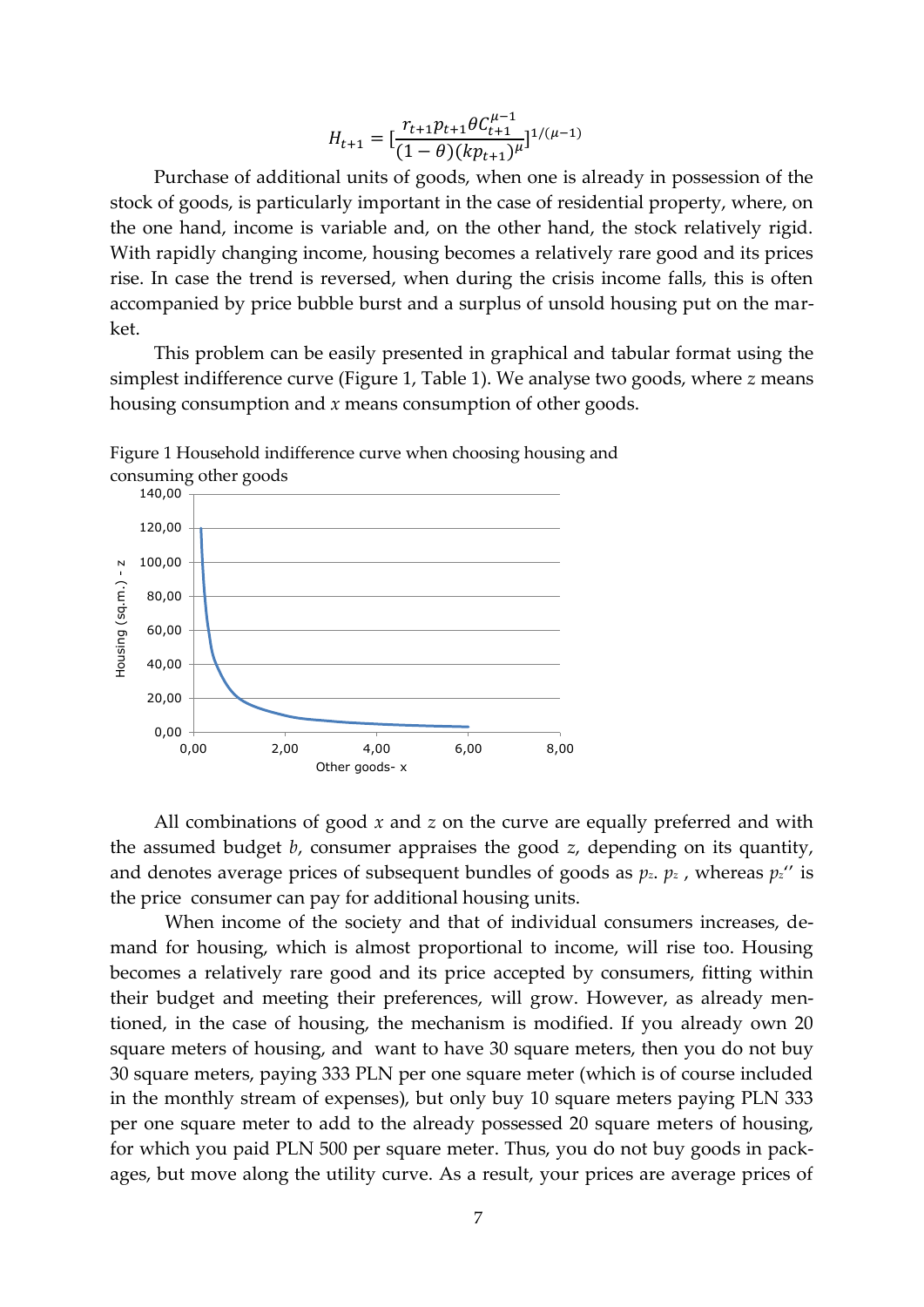such a combination. Dependence of home prices housing on the quantity of housing consumption is presented in Table 1.

| $x^*z=n; n=$  | 20    |             |        |          | t. kons | Increase | decrease |           |         |         |        |           |
|---------------|-------|-------------|--------|----------|---------|----------|----------|-----------|---------|---------|--------|-----------|
| budget b=     | 20000 | $\mathbf x$ | z      | px       | pz      | pz'      | pz"      | pz-pz'/pz | pz      | pz"     | z      | pz-pz"/pz |
| quantity $x=$ | 6.00  | 6.00        | 3.33   | 1666.67  | 3000.00 | 3000.00  | 1020.45  | $0\%$     | 83.33   | 83.33   | 120.00 | 66%       |
|               | 5.00  | 5.00        | 4.00   | 2000.00  | 2500.00 | 2750.00  | 822.50   | $-10%$    | 100.00  | 91.67   | 100.00 | 67%       |
|               | 4.00  | 4.00        | 5.00   | 2500.00  | 2000.00 | 2500.00  | 636.11   | $-25%$    | 125.00  | 102.78  | 80.00  | 68%       |
|               | 3.00  | 3.00        | 6.67   | 3333.33  | 1500.00 | 2250.00  | 465.63   | $-50\%$   | 166.67  | 118.75  | 60.00  | 69%       |
|               | 2.00  | 2.00        | 10.00  | 5000.00  | 1000.00 | 2000.00  | 317.86   | $-100\%$  | 250.00  | 145.00  | 40.00  | 68%       |
|               | 1.00  | 1.00        | 20.00  | 10000.00 | 500.00  | 1750.00  | 204.17   | $-250%$   | 500.00  | 204.17  | 20.00  | 59%       |
|               | 0.50  | 0.50        | 40.00  | 20000.00 | 250.00  | 1535.71  | 145.00   | $-514%$   | 1000.00 | 317.86  | 10.00  | 42%       |
|               | 0.33  | 0.33        | 60.00  | 30000.00 | 166.67  | 1364.58  | 118.75   | $-719%$   | 1500.00 | 465.63  | 6.67   | 29%       |
|               | 0.25  | 0.25        | 80.00  | 40000.00 | 125.00  | 1226.85  | 102.78   | $-881%$   | 2000.00 | 636.11  | 5.00   | 18%       |
|               | 0.20  | 0.20        | 100.00 | 50000.00 | 100.00  | 1114.17  | 91.67    | $-1014%$  | 2500.00 | 822.50  | 4.00   | 8%        |
|               | 0.17  | 0.17        | 120.00 | 60000.00 | 83.33   | 1020.45  | 83.33    | $-1125%$  | 3000.00 | 1020.45 | 3.33   | $0\%$     |

Table 1 Home prices and household income

This mechanism alters household choices. In the "catch-up" for housing consumption, the household pays more than it would should it purchase the target level of housing at the beginning, providing real estate developers with a specific premium. This mechanism also works the other way round. When there is too much housing, for example, after the crisis, the gradual sale of housing on the market means that prices effectively paid to real estate developers are much lower and grow slower. What real estate developers have gained during the boom may be forced to give away during the recession. This phenomenon is additionally explained by accelerating prices during the housing boom and developers' problems with getting out of the recession (see Figure 2).

Figure 2 Changes in home prices during the boom and during the recession

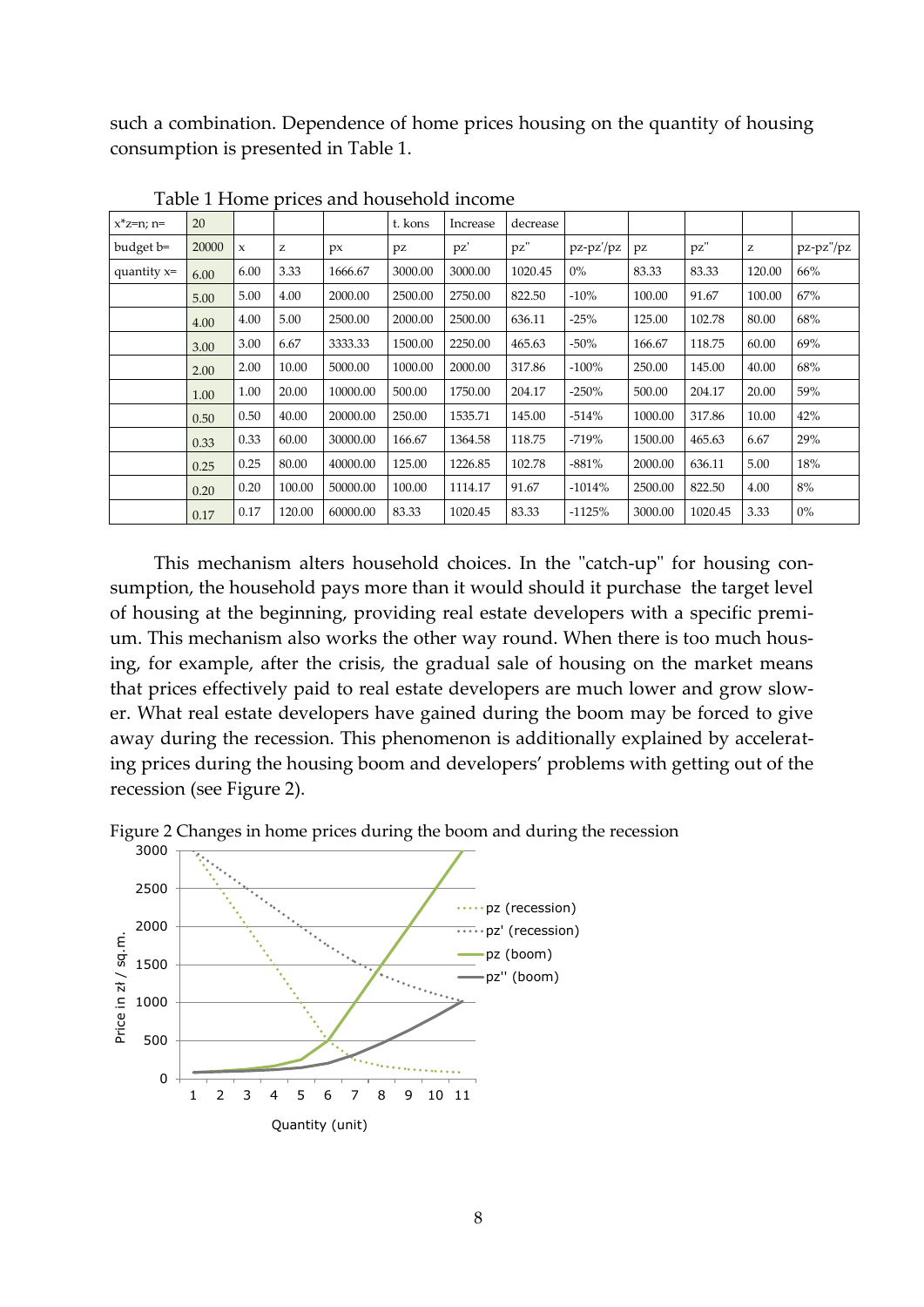Average prices paid by consumers in this market for the achieved level of consumption are significantly higher than prices they would have paid for other goods. Amidst growing demand, the housing market provides real estate developers with an additional premium, which may explain the generally higher profitability of home construction and low profitability of home rental (see NBP, 2013). This correlation also works the other way round – in the case of decline in housing consumption, namely shift from high to lower housing saturation, prices rise relatively slower than suggested by the logic of consumer theory or a relative scarcity of goods. This may partly explain the violence of collapse in housing prices amidst bursting price bubbles as the reduction in consumption only slightly translates into growing scarcity of housing and the ensuing rise in its value.

A thorough analysis reflecting the realities of the housing market should also take into account two types of home purchase financing (fixed and floating interest rates) resulting in different behaviour in the case of interest rate fluctuations and various restrictions imposed on the home rental market (mostly, the average length of the contract and the possibility to raise the rent during the term of the contract) as well as the OOH market (subsidies, rises in cadastral tax rates). As a result, the market departs from equilibrium, tension accumulates and there is arbitrage between the OOH and the rental market.

Analysing household's behaviour in the housing market we have to consider the social context. Thus, we have to take into account the household development phase both from the point of view of the so-called housing cycle (changing housing needs over the household's lifetime), as well as the life cycle (consumption to assets ratio in accordance with the permanent consumption theory).

In the American, intergenerational housing model, frequently encountered in the literature<sup>5</sup>, older pensioner households in the possession of housing and savings sell their homes to young households on credit – credit repayment (interest) constitutes an additional income for these households, supplementing their pension benefits. However, investments in mortgage debt securities may also be made by other households and constitute an instrument of saving for future home (down-payment) or non-housing purposes. Therefore, the complete sector's model of household's housing behaviour, especially for countries with a developed housing market and highly indebted housing sector, should also include an analysis of household over time, and as an investor in mortgage debt securities (as an additional choice between consumption or savings with a bank as a financial intermediary).

Mortgage loans, and especially underlying securities (bonds, shares of mortgage banks, shares in real estate funds) may provide a better alternative to direct housing investment and limit direct individual demand for housing units treated as investment or savings. Thus, it may be assumed that increasing credit supply and

1

<sup>5</sup> Bajari et al. (2010) present a life cycle model. In each period, households choose between consumption of housing and consumption of other goods and make decisions whether to borrow or save.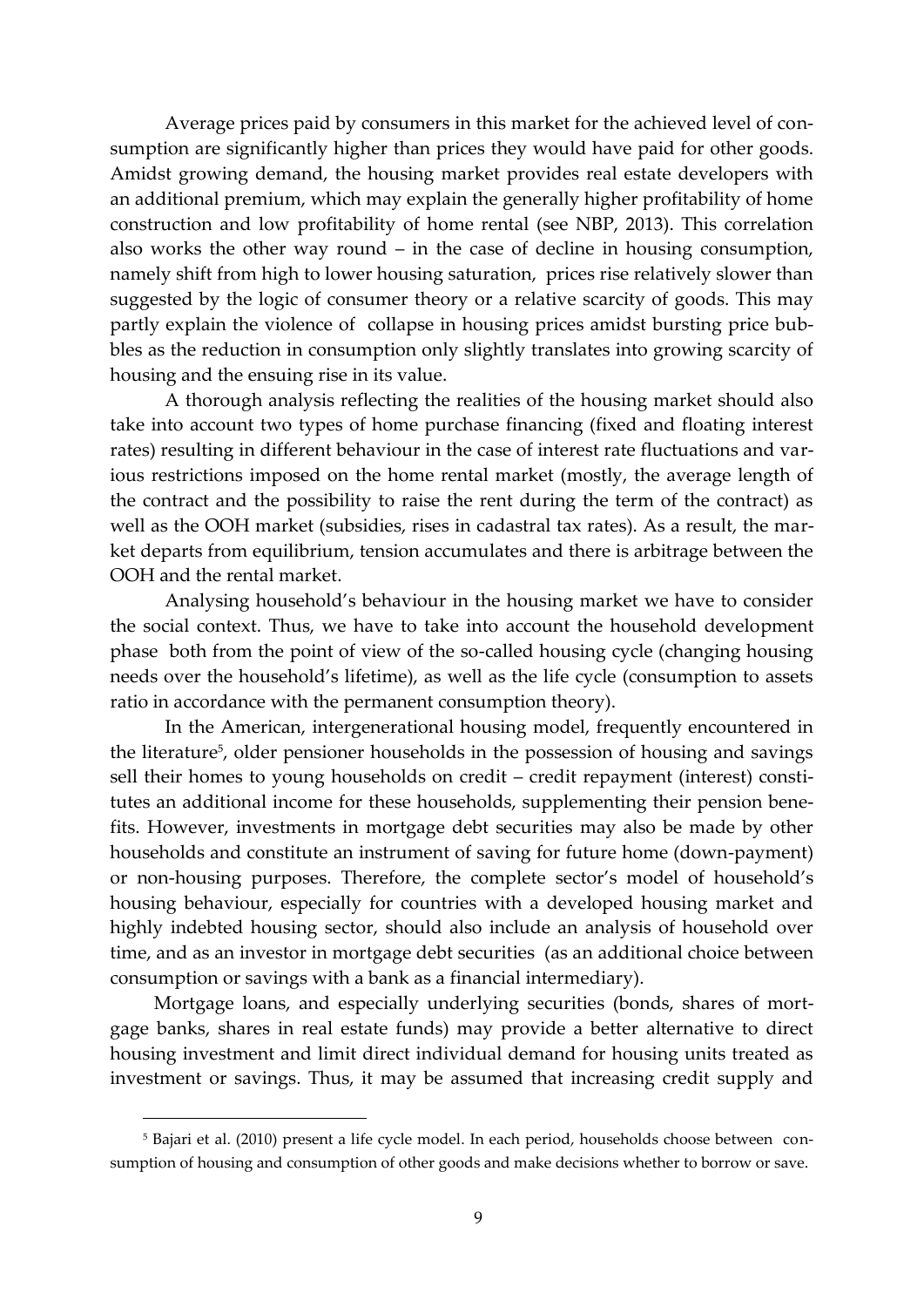equity-type financing by funds, will, on the one hand, increase demand for housing as consumption, yet, on the other hand, as supplementary goods may curb investment demand for housing.

### **3. Housing as a good. Housing consumption, its market appraisal and cost. Housing choice.**

Housing is a durable consumer good, whose consumption is counted in tens of years, and often goes beyond the time horizon of a household's lifetime. Consequently, there is a serious doubt whether housing should indeed be regarded as a durable consumer good, or rather as a capital good generating housing services. This would be consistent with the method of recording housing investment in GDP accounts, both in the SNA and the MPS method, as capital investment or productive investment. When interpreting "capital and services" our attention is drawn to a very high share of capital in relation to labour in housing services. Consequently, the housing market where the household functions, is a market of services or space for rent, and a market of buildings or housing units. This duality is widely analysed in the literature on commercial real estate. In the case of housing, these are markets of services and consumption and tangible capital assets. The consequence of this situation is altered consumer behaviour. Changes in home prices differently affect households in possession of housing (wealth effect), and differently households not being home owners (price and income effects). This aspect has, however, another dimension. In the case of non-durable consumer goods every choice is a choice "from the very beginning" because a good is consumed entirely within a specified period of time. As far as housing is concerned, we have to do with a similar situation in the case of rental housing, or the consumer services market, where we can extend the existing contract or not. In the case of OOH the situation is different, because in parallel with consumption we are in possession of a capital good. As a result, the already possessed tangible capital and the related, existing stream of housing services, generated by owner occupied housing, modifies consumer's choice (see Chapter 1). Below we show factors affecting the market price of services and goods that determine consumer decision-making.

#### **3.1. Market appraisal and cost of housing**

1

Housing generates services that are sold on the market and generate rental income. In the case of OOH instead of rents we have to do with imputed rents, namely the amount saved by home owners resulting from the fact that they do not have to pay rent, and amount is taken from the home rental market<sup>6</sup>.

On the other side of the account there are costs of gaining this income. The full cost of the provided housing services will include current incurred material costs

<sup>6</sup> In Switzerland in 2010, the home rental market accounted for approx. 56% of the housing stock. In this country, in order to calculate the income tax, imputed rents are included in income, which reduces the society's desire to own housing (see Bourassa et al., 2010).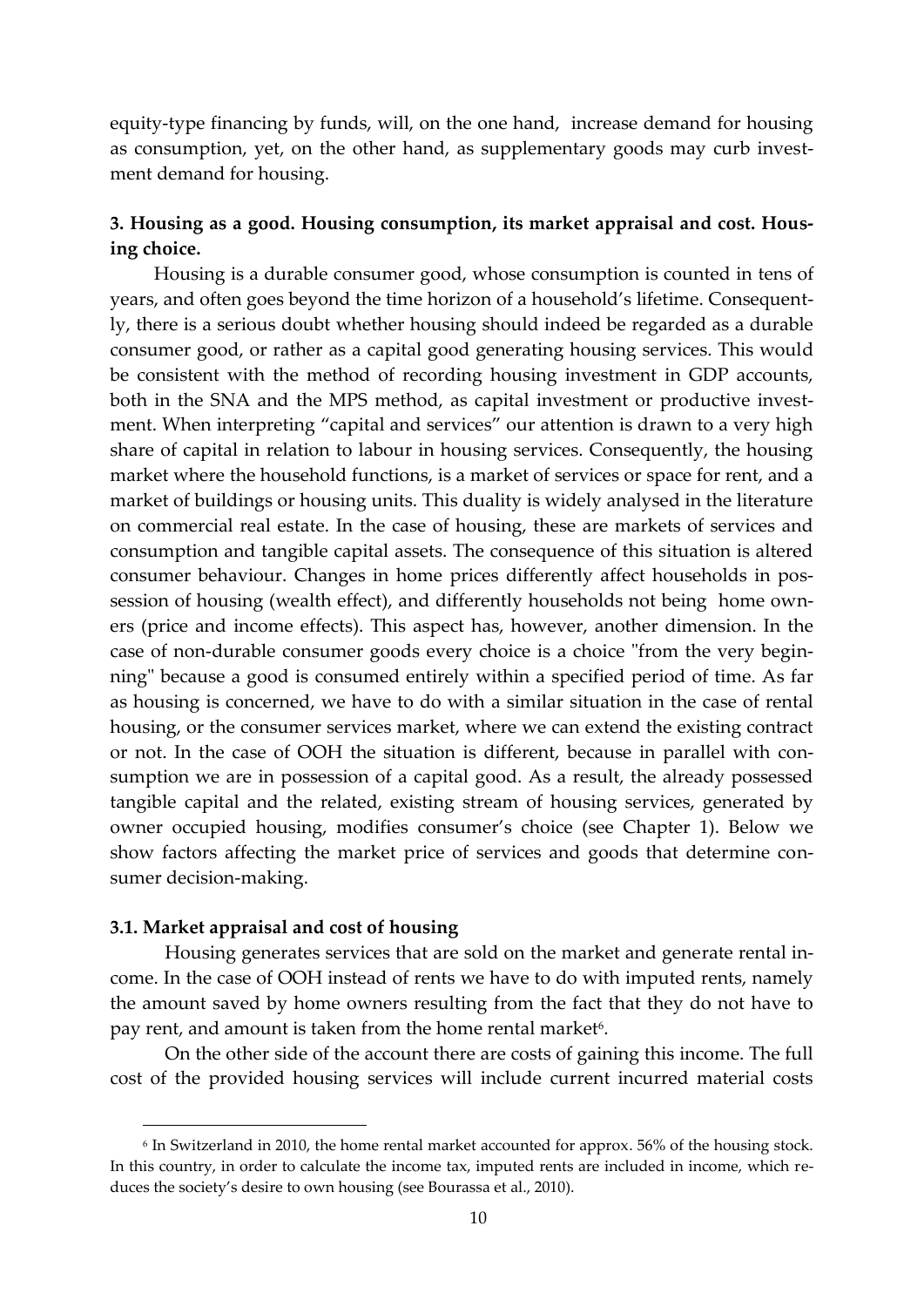(repairs, home maintenance expenses), fees and taxes, cost of capital (understood as the percentage of the value of housing and land rent and municipal rent in the case of housing located outside of agricultural areas, when we lease the land or simply the cost of purchase multiplied by interest rate, in case we bought the land) as well as capital gains, if any, resulting from the appreciation of housing. In simple terms, this formula as an (annual, quarterly) stream can be written as:

$$
TCH = (K_b + K_z) * r + K_e + K_r + K_f + A,
$$

where:

–total cost of housing

 $K_b$ - cost of construction

 $K_{z}$ - cost of land

 $r$  – rate of return without risk

 $K_e$ - operating expenses

 $K_r$ - repair expenses

 $K_f$ - financial costs (e.g. insurance, taxes)

- appreciation

If housing is financed with a mortgage, then, in lieu of cost of capital there is interest on mortgage and lost interest on our down-payment. The difference between the cost and the income, is the profit generated during a given period. From this perspective, we considered housing as flows of services (income) and costs generated by it. To get back to the capital stock account these streams should be discounted.

Should we treat housing as a capital good, used during time  $t_0$  -  $t$ , for whose construction traditional factors of production were used (capital, labour, land), then its market value, calculated in the simplest way, in the property market per time to is the discounted sum of rendered services, namely rents, less the costs of services, plus a residual value, if any, at which we sell housing after time t.

$$
W_{t0} = \sum_{t=0}^{T-1} \frac{R_{Nt}}{(1+r_d)^t} + \frac{R_{ZT}}{(1+r_d)^{T'}}
$$

where:

 $R_N$ - value of rent

 $r_d$ - rediscount rate assumed to be fixed over time,

 $R_{ZT}$  -residual value

Consequently, housing becomes a tangible asset generating regular income in the form of dividends and income from capital gains and may become the basis for the issuance of financial assets whose value is the sum of the risk-adjusted discounted income. In the long term, the rent depends on the correlation between supply and demand for housing stock, namely traditional, fundamental factors affecting demand (income, demographic situation, migration) and supply of the stock (historical housing stock - losses – change of the intended use + construction). Similar reasoning may be applied to OOH.

Comparison of the full value of provided services to their market value gives an answer to the question about the extraordinary rate of return on housing investment,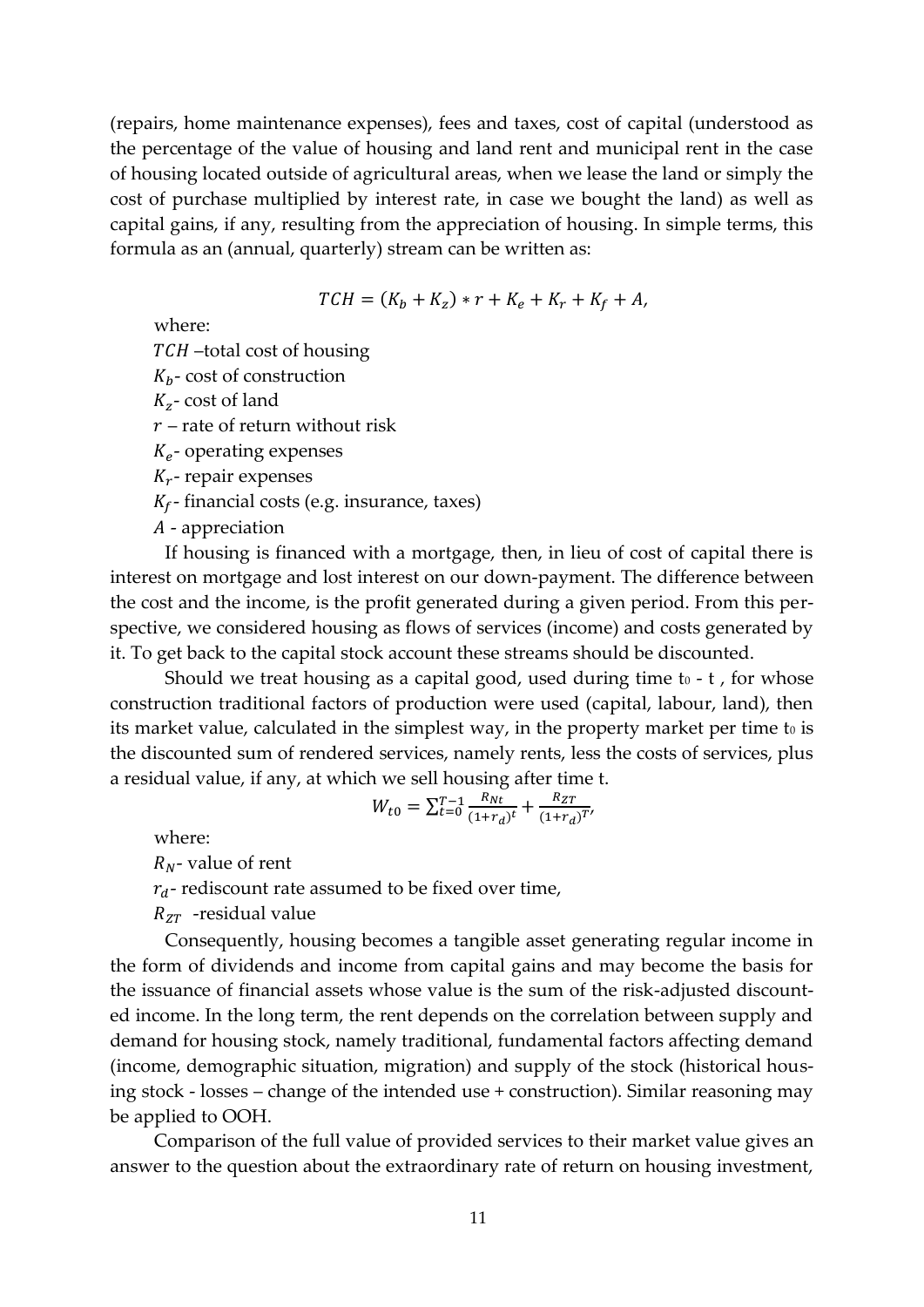achieved on average over the analysed period and the economic rationale behind the provision of housing services.

#### $IRR = r$

For a balanced economy, rents, in addition to operating costs, should cover the cost of capital. If the rent exceeds the full cost of capital, as broken down into periods, this means extraordinary profits. Thus, and it may be expected that capital will be relocated to the sector, savings will increase, and, consequently, the housing stock will grow. Otherwise, we will see an increasing outflow of capital from the sector. Flows concern both the home rental sector and the OOH sector as well as and the housing sector and the rest of the economy.

While analysing consumer choices in the market we usually consider the optimal choice, in the short-term and on a case-by-case basis, as the tangibly observable in the market. In the short term, supply in the market is determined by the number of homes put up for sale, rather than by the housing stock, whereas demand means people looking for housing.

The household chooses housing consumption taking into account its budget, price of housing services in the accessible form of tenure and its preferences. Thanks to interest rates and imputed rents we may analyse housing choices comparing housing with other, non-durable consumer goods. We may also compare the choices between rental housing and OOH (see Figure 4).

In Figure 4 the interest rate is represented by the angle  $\alpha$ . Decline in interest rates will increase the angle  $\alpha$  to  $\alpha$  'and, consequently, will change budget constraints towards potentially higher housing consumption. Given a particular utility function this will result in the substitution effect and income effect, and, consequently, higher housing consumption. The cost of OOH is interest on the mortgage or alternative cost of own capital calculated on the market value of housing. In the case of social housing, these are rents and there is no short-term dependence on market prices and interest rates. Yet, this correlation will be observed in the long term and will cause capital flows between these markets. Actual household's expenditure on housing, is, however, higher by the amount of repaid mortgage principal, which is part of an investment element of an OOH purchase.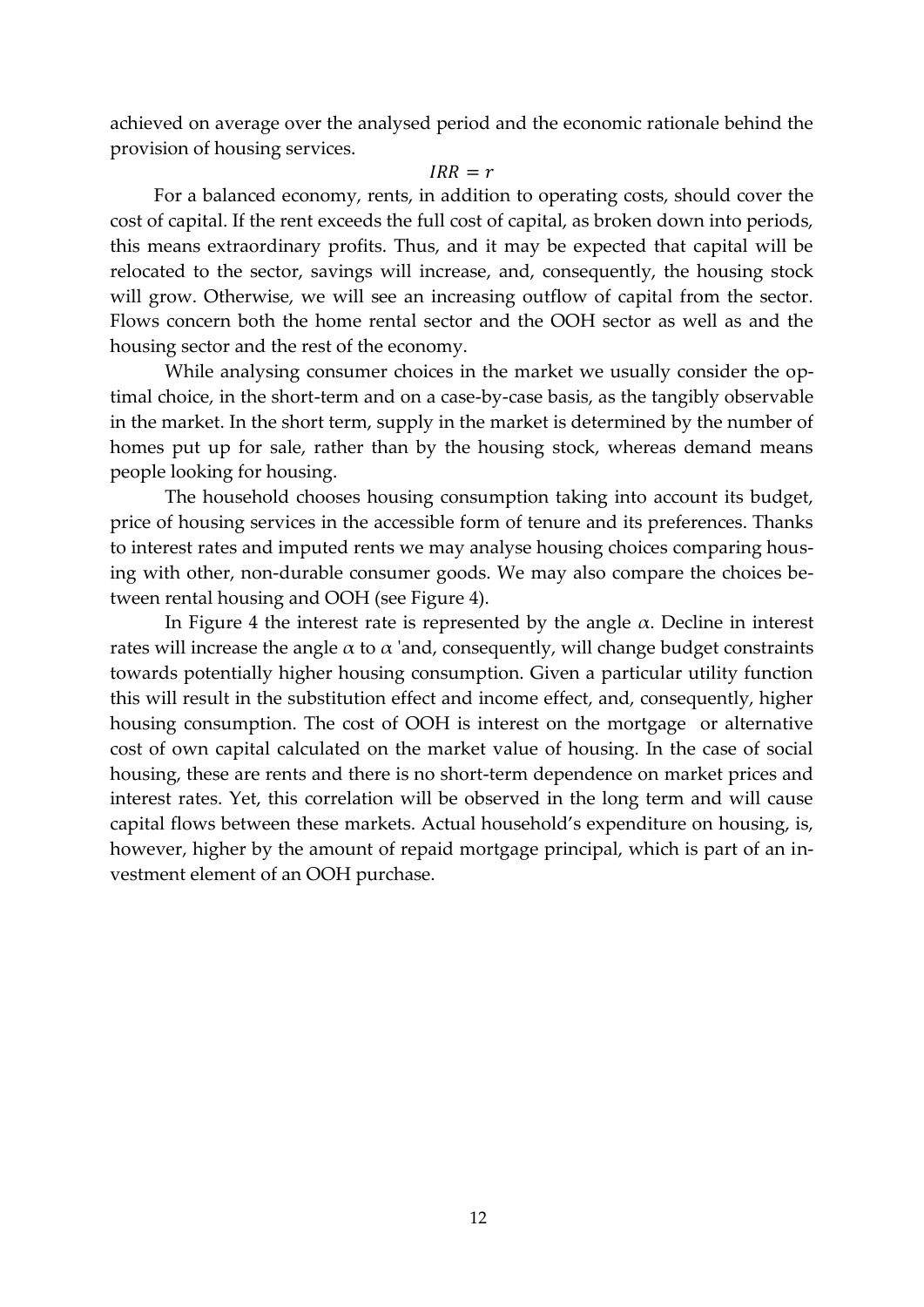Figure 4. Housing consumption (H) versus consumption of other goods (L)



#### **3.2. Choice of homeownership**

The choice of homeownership may be considered as the choice of substitute forms of consumption.

The object of the comparison can be cost of homeownership versus home rental cost or the cost of interest on mortgage and alternative cost of own capital adjusted for taxes and subsidies, and taking into account future capital gains versus net rent (rent payments exclusive of home maintenance charges). The indifference curve is the substitution correlation between the cost of credit and net rent, adjusted for preferences (for example, job requiring employee flexibility and reluctance to be committed to a fixed dwelling place), and consumer expectations (for example, higher prices). The budget line is the actual value of housing consumption that can be achieved in these two forms, taking into account the existing taxes, incentives and OOH and rental housing subsidies, affecting the actual consumption possibilities.

The issue of mortgage principal repayments made by owners of OOH who finance them with a mortgage, needs a little more attention. In the long term, in the state of equilibrium, rents should cover alternatives costs of capital and its depreciation. Alternative cost of capital, taking into account rent risk should be close to the cost of mortgage financing. Yet, in reality, this is far more complicated as housing depreciation takes several dozen years, during which housing undergoes repeated repairs, including overhauls and changes owners several times. As a result, it is difficult to calculate the full instalment of mortgage principal and the full alternative cost of capital. In the short term, the level of rents and prices in the OOH markets is determined by short-term changes in demand. However, the amount of depreciation charge will usually be lower than the principal instalment, which is an element of forced savings. Consequently, this may result in lower cost of rental. In fact, the current relationship between supply and demand in the OOH and home rental market will be the decisive factor.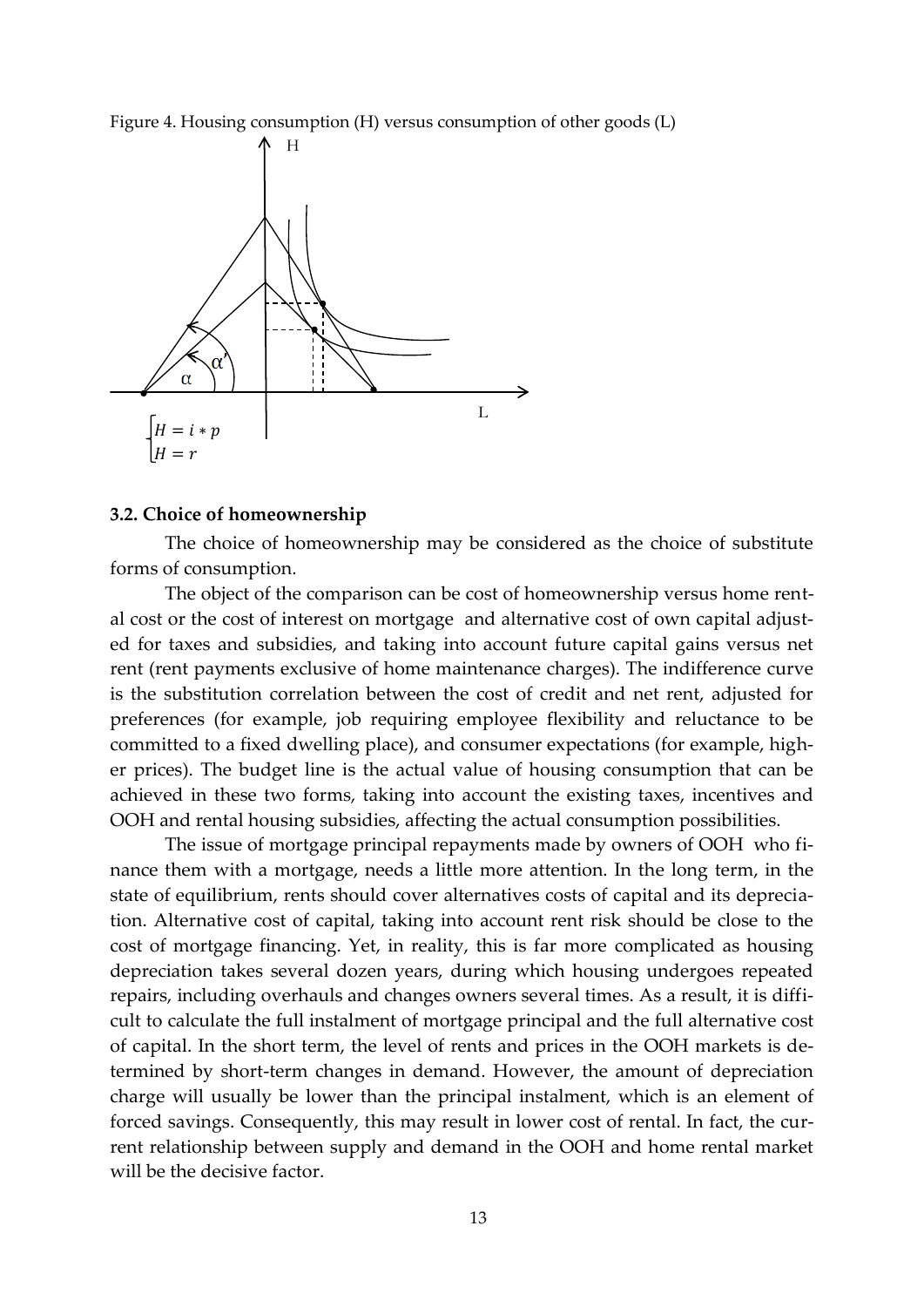The factor which decides about stability of OOH housing versus rental housing are costs related to change of ownership transaction. In the case of small differences in the angles of slope of the budget curve and the indifference curve, even small changes in their shape caused by changes in prices, rents, subsidies and taxes, and interest rates or household preferences (propensity to invest or greater mobility), would result in frequent shifts between one form and the other form. In fact, the market does not observe such phenomena due to high transaction costs (costs of sale and purchase of property, cost of termination of home rental contract). One of possible ways to approach the problem of choosing housing is shown in figure 5a, 5b and 5c.

Figure 5a, 5b and 5c The impact of transaction costs (Tc) on the choice of OOH versus rental (R)

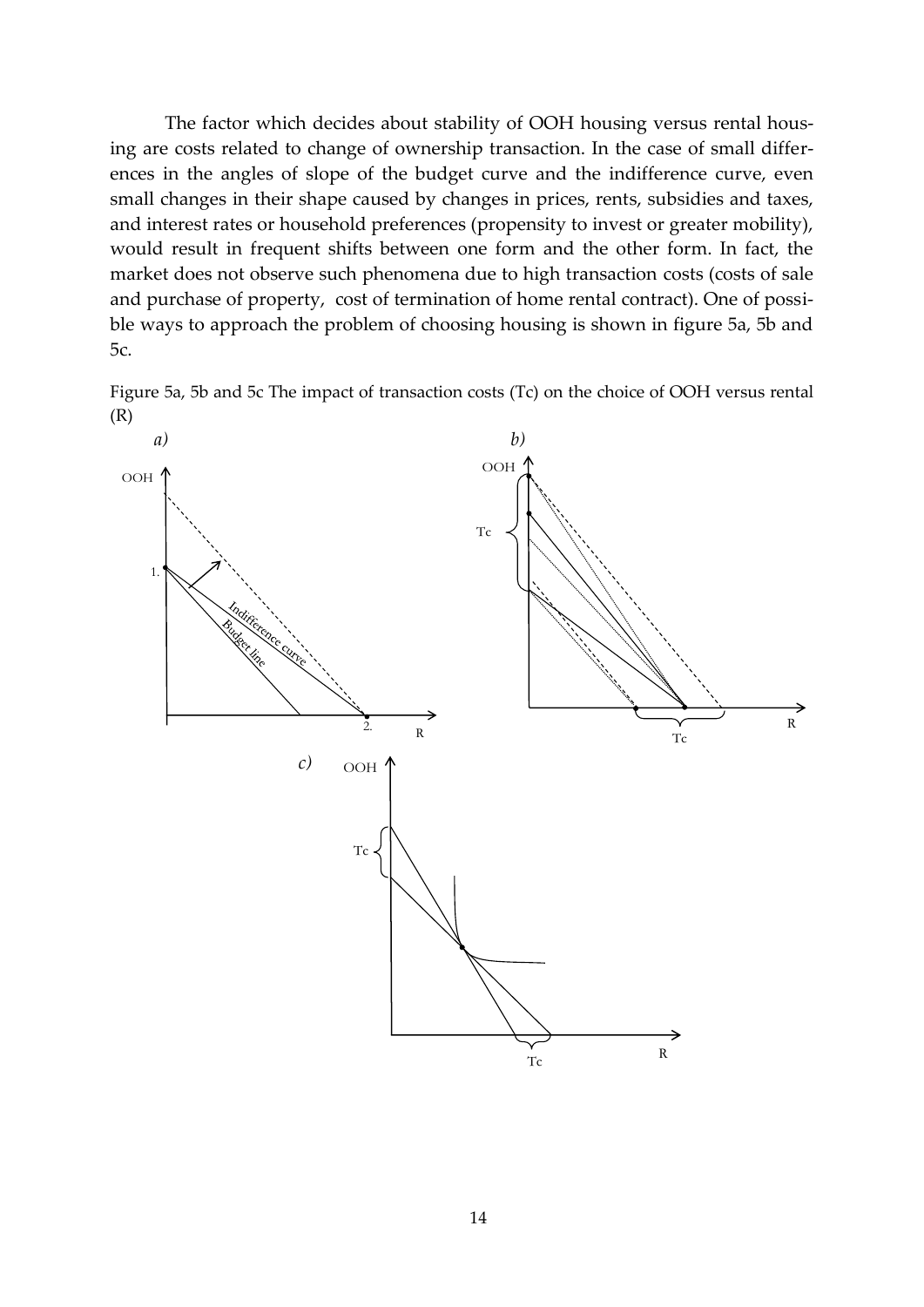When treating an apartment as a market rent and its purchase financed with a mortgage or own capital are considered as perfect substitutes, cost-effectiveness of transactions for the consumer, understood as maximization of its utility within a particular budget and prices of housing services (rental versus ownership) will the decisive factor. In the state of equilibrium, the consumer will not know what to choose (ambivalent choice) - Figure 5a, however, each change in rental terms and conditions, which can be priced, as well as cost of ownership (cost of capital and other charges) will cause abrupt changes in ownership or rental decisions and movements along the consumer's indifference map (see Figure 5a). In this case, the slope of the consumer's budget line will change. As a result of rising rental costs and declining availability of housing in this form consumers will opt for homeownership (point 1). On the other hand, lower rental costs will urge consumers to choose home rental (point 2). The situation is similar as regards changes in ownership costs. In fact, the choice is impacted by these additional factors, which are not only differently valued by different households and affect them to a different extent (for example, credit constraints). They are also assigned a different likelihood of future realization ( for example, prices will rise, rents will fall or higher taxes will be imposed, tenant protection will be liberalized, etc.). On the contrary, these factors are located on the indifference map of the consumer, who, depending on the economic situation, may give priority to savings in the form of home ownership or mobility associated with home rental. As a result, the actual curves of individual household choices cease to be curves characteristic for perfect substitution goods. Depending on market relationships between interest expenses and net rent they go upward and downward on a case-by-case basis. At the macroeconomic level, this will cause a specific distribution of choices between the discussed forms of ownership, resulting in economically important proportions between rental housing and owner-occupied housing (Figure 5c). It is also worth noting that in the real economy, there are generally various intermediate forms between market rental and home ownership (subsidized rental, rental in community housing stock, forms of ownership such as co-operative ownership right or tenant ownership right), which means that the actual preference map and the budget line are not bimodal, and the choice is more complex.

The analysed model, due to bimodality of decisions and volatility of expectations and preferences of households and the actual cost of rental housing and owneroccupied housing (expectations about home prices, interest rates and subsidies) is marked by high volatility of decisions, which is not observed in the real markets characterized by stickiness and accumulating tensions. The factor behind this discrepancy are high transaction costs (deposit, restrictions in the case of early termination of the rental contract, the cost of buying and selling the property and obtaining a mortgage). As a result, ownership structure is relatively stable, and arbitrage understood as the flow of stock between the two markets, limited (Figure 5b). Therefore, when analysing aggregated choices in the market (Figure 5c), it can be seen that the equilibrium point (the current structure of rental housing and owner-occupied hous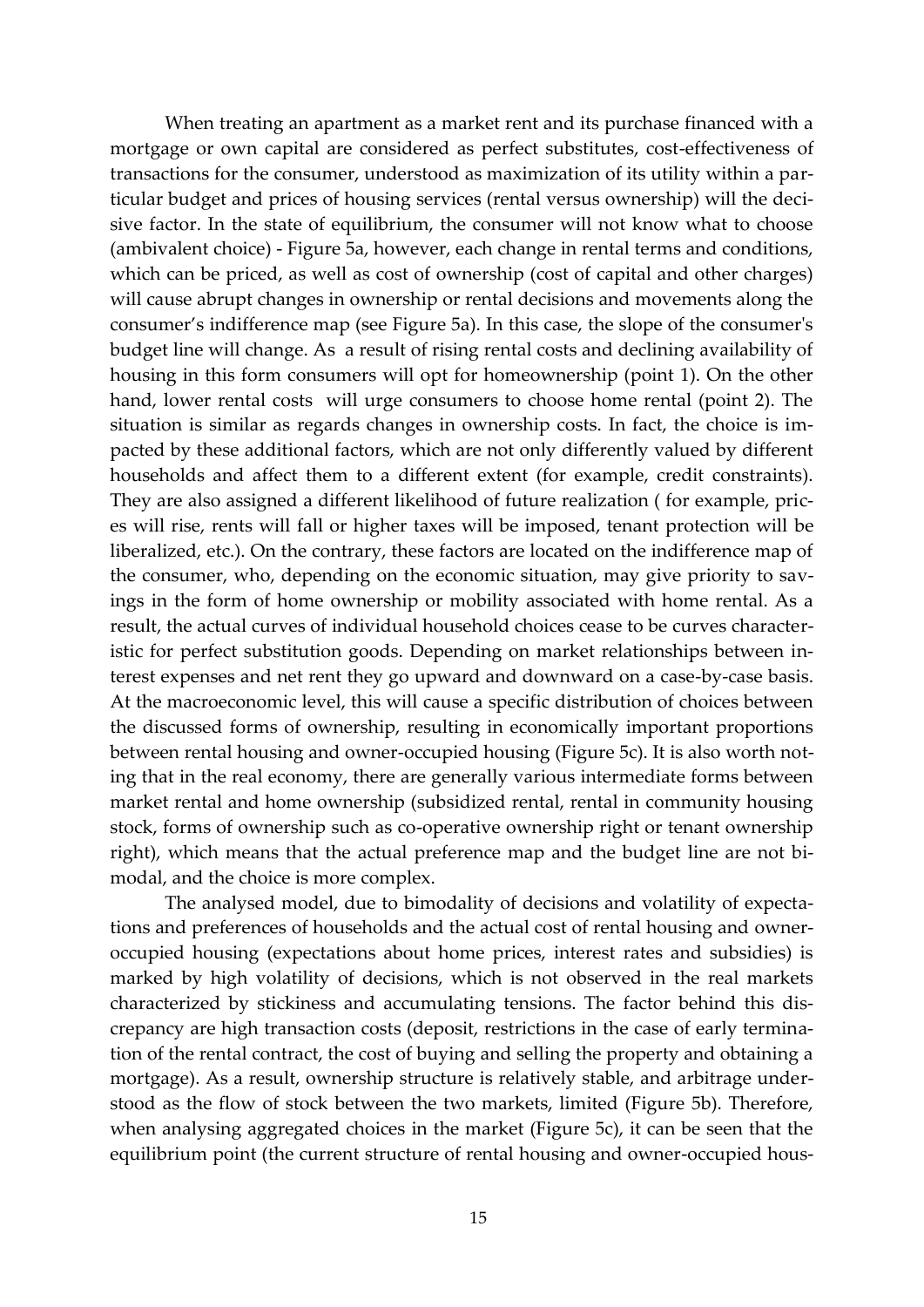ing) will be very stable and will fuel adjustment processes only after profits from the transaction significantly exceed transaction costs.

#### **3.3. Choice of housing as a heterogeneous good**

Another important factor to be taken into account in the analysis, is heterogeneity of housing, understood as defined in the theory of heterogeneous goods by Rosen (see Rosen, 1974). It means that the value of housing is the sum of the values of its attributes constituting the value for which we pay at market rates. In the case of housing, these attributes may range from purely functional features, through aesthetic ones, to features related to the social sphere ( social structure of the residential estate and its environment, proximity to public services). The previously discussed form of ownership is another feature of housing. These features are valued by different households, and their value also changes in the evolution function of household (household's developmental cycle). According to Rosen, although we cannot observe the market of particular features and partial values of the good (hence the name "hidden markets" and "hidden prices"), they do exist and these markets together with hidden prices can be estimated indirectly. Heterogeneous nature of housing as a good is, however, considerably broader in scope than commonly assumed in the appraisal of the market value of housing and in the theory of Rosen where it basically concerns one type of utility value defined by a series of detailed features. Rosen's analysis of the market differs quite significantly from the classical analysis of the consumer both in terms of technical aspects as well as theoretical ones. First of all, there is a classical equilibrium price as the consumer does not purchase the quantity of goods, but their quality. Market price is therefore described as a curve rather than by points, whereas the market is understood as a compilation of its segments. Thus, the choice concerns the amount of quality in a good and the quantity of a good. As a result, it cannot be measured by points and is not subject to classical optimization. Consequently, Rosen introduces unintuitive, individual curves of offer and choice as equilibrium points for the overall curve describing the relationship between the quality of a good and its price. Optimization, especially by the real estate developer, assumes optimization of the amount of quality of good and the volume of production of goods, which, in the case of a real estate developer, does not necessarily have to give clear-cut solutions. Fortunately, in the case of housing, which is a typically heterogeneous good, while conducting the analysis involving the consumer, the first choice is generally one housing unit, which boils down the problem of optimization to the choice of quality which in the case of housing means the choice of the basket of characteristics. Under the assumption that quality may also be quantified and valued, this means that it is possible, at least at a basic level of analysis, to use the classical theory of consumer.

However, there are also problems related to adjusting the housing market to this theory, especially as regards housing market research. In the Rosen's model, the quality is somewhat standardized and concerns perishable goods. Consequently, the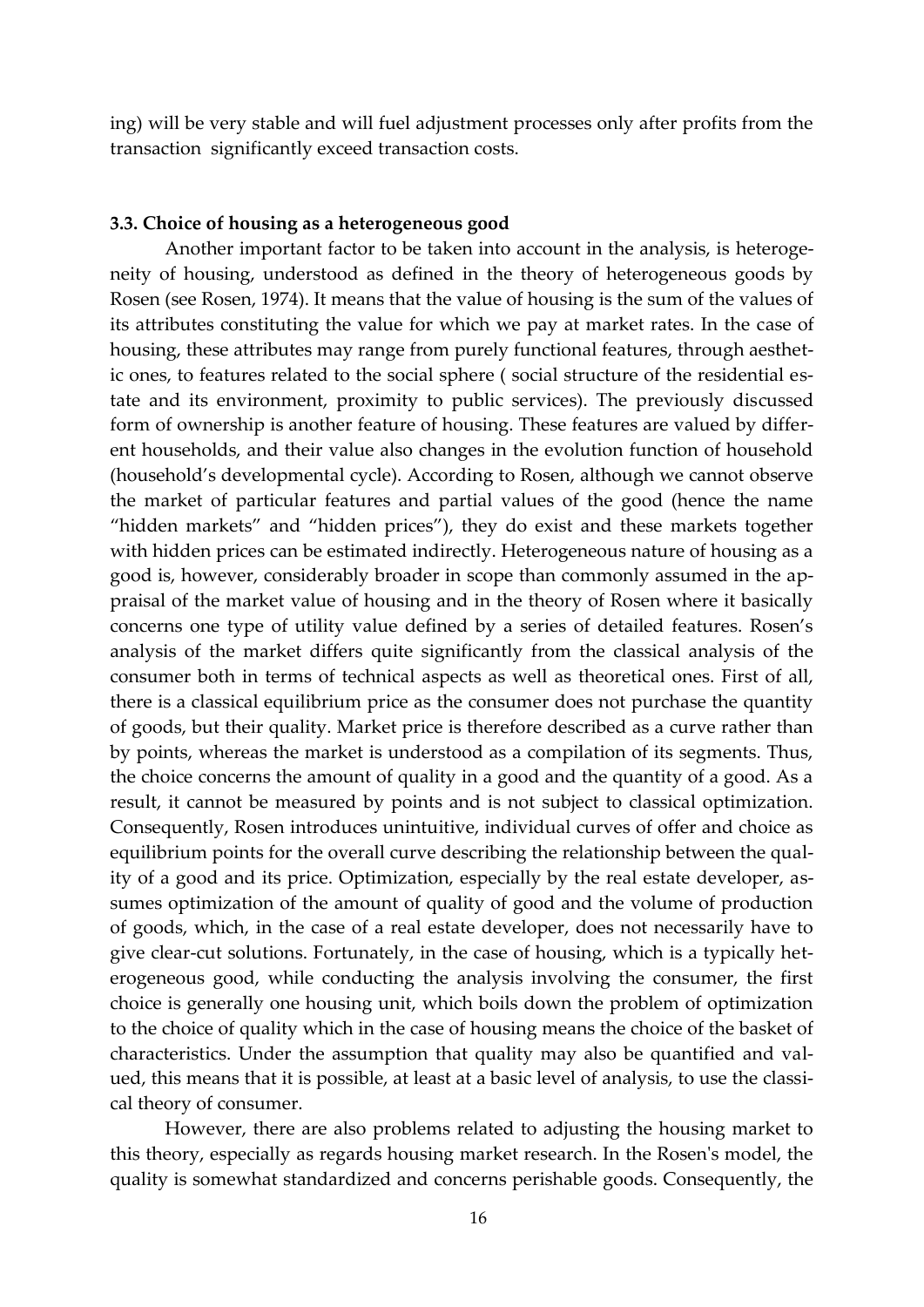buyer has no problem to adapt it both in the case of individual transaction, as well as when choosing a particular market segment. In the case of the residential market, each housing unit and the related quality is different, and its supply is largely based on the already existing stock. As a result, the normal situation is when consumer's preferences and the structure of supply mismatch slightly, which must lead to a natural inconsistency (ambiguity) in the valuations of housing attributes.

Also the breakdown of variables into purely quantitative and qualitative ones may be an oversimplification. In the case of housing, one of its characteristic, namely its size is also heterogeneous in nature. It can be understood as the size of housing expressed in meters, number of rooms, or in a specific case, as the choice between one, two or three dwellings (for example, at the household's level, a house shared with the child's family or two independent apartments, and perhaps even one more housing unit as investment of savings). This element is particularly important when analysing demand at the macroeconomic level, as the use of an inadequate measure of quantity (number of dwellings per 1 000 inhabitants, number of square meters per 1 000 inhabitants, number of rooms per 1 000 population or number of households per 1 000 inhabitants), will result in an erroneous assessment of market processes. If housing demand is the result of growth in a household's size (more children), then the market will see, first of all, growth in demand for new space, through rising demand for the size of housing expressed in square meters. If, however, the rise in demand will be driven by bigger number of households (aging of population or, on the contrary, growing number of young couples), this rise in demand will mean growing demand for independent housing, often built in a special formula for the elderly or smaller housing as the first home for young households . This will also mean that unit prices (per square meter) of larger or smaller housing in the market will change accordingly.

Consequently, when speaking about consumer's choices in the housing market at the microeconomic level we mean *de facto* two choices which, however, correspond to the following correlations:

- Classical microeconomic choice is the choice between housing, other goods and savings. When speaking of savings we mean savings for housing (consumption over time) and housing as savings (housing as a tangible fixed asset).
- Choice, let's call it conventionally a hidden choice to distinguish it from the previous one, is the previously discussed choice of quality, namely, in the case of housing the choice of the bundles of housing features.
- Equilibrium, let's call it conventionally hidden micro-choices. The choice of housing characteristics is obviously connected with the choice of housing. Formally, this means that in the consumer's utility function, housing is a nested utility function of its features. Consequently, the choice of housing consumption is always the choice of a bundle of characteristics. This means that a change in prices of other goods affects the choice of housing and the choice of its characteristics, and vice versa.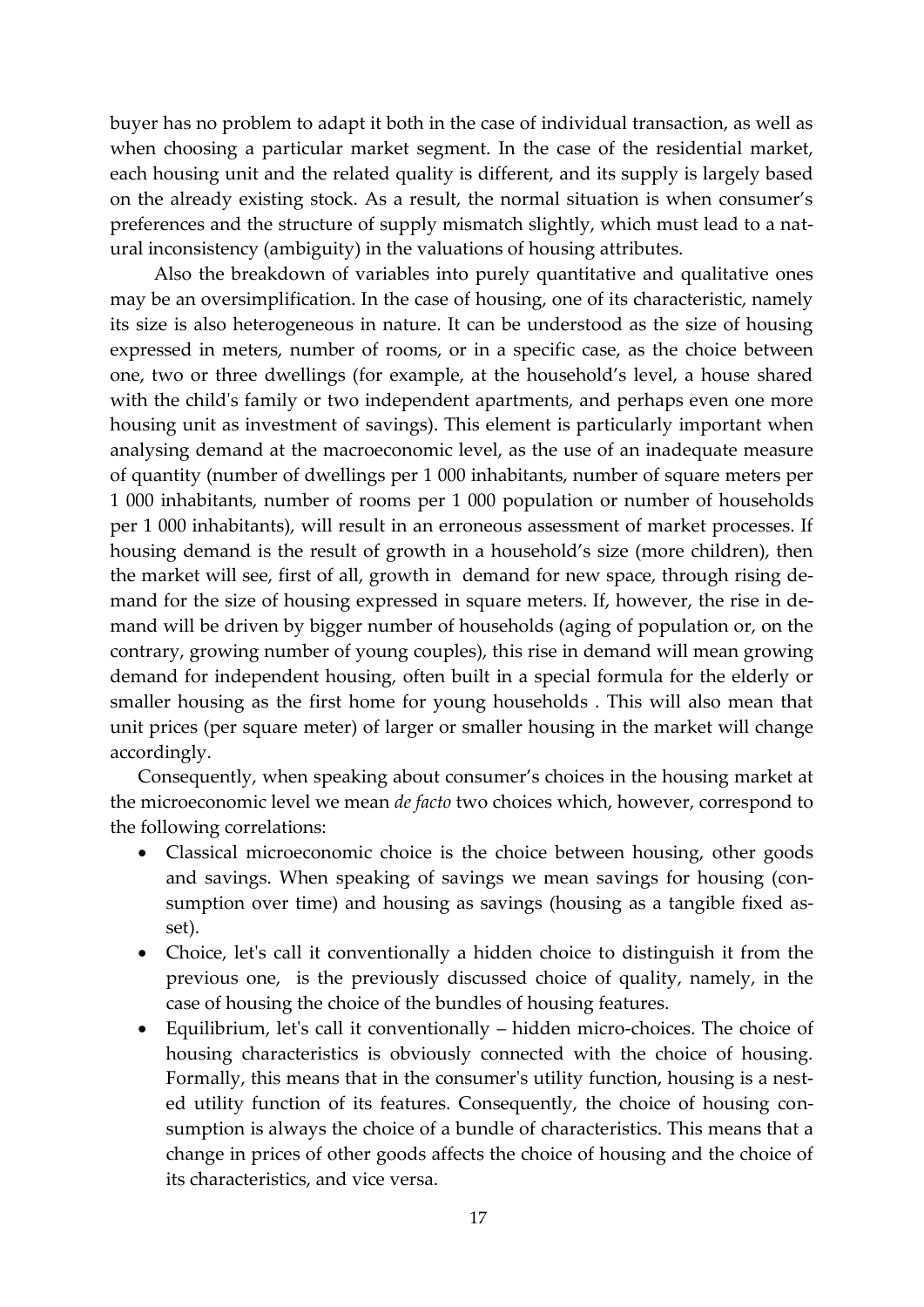For graphical presentation of the chosen attributes of housing, housing quality may be, with some simplification necessary for the model analysis, reduced to housing standard, its location and legal status. Thus, the standard of housing may be broken down into the standard of the building, the housing and the neighbourhood or the so-called standard of internal and external housing. On the other hand, location is the location of the housing itself in the building , location of the building, the residential estate, the district and the city. Legal form is related to the strength of ownership rights. This means that the housing market gives priority to stronger rights (for example, ownership is valued higher than co-ownership or perpetual usufruct), or rights without restrictions (rights of way, right to life-annuity, etc.). Basic choices of housing attributes made by consumers determining the size and the structure of home value as a consumer good are presented in Figure 6a. For the purpose of graphical presentation, the real choice which takes place in the six dimensional space is reduced to 4 dimensions, disregarding the choice of quantity-legal form and standard-location.

Figure 6a. Basic choices: quantity-legal form and standard-location



While discussing the issue of a hidden choice, we usually present the consumer's budget line in a simplified manner, suggesting its classical shape (see Figure 5a, b, c). In fact, the budget line will be non-linear; it may be discontinuous, and may be represented by points, or broken lines, without approaching the axis (see Figure 6b). This is due to the fact that certain qualitative characteristics are determined by points (e.g. ownership). In certain sub-sector of the market correlation between quantity and quality will vary, so the consumer will move along the envelope. In the case of other characteristics, these correlations will vary non-linearly. No contact with the axis is due to the fact that a certain minimum quantity of housing is necessary to make qualitative choices and vice versa, each quantity represents a certain quality.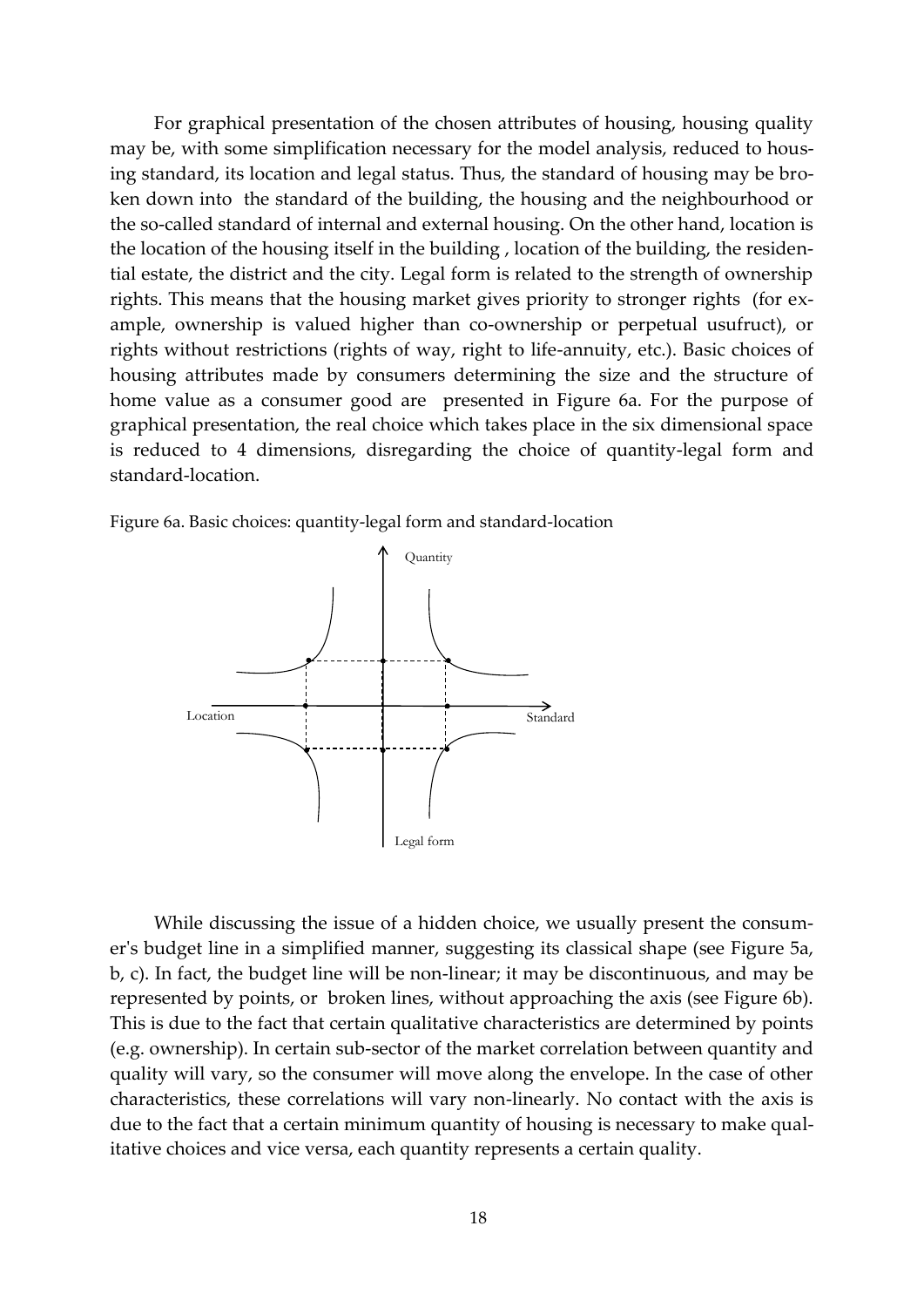Correlations between the choice of a good and the choice of its attributes may be illustrated by analysing the choice of housing consumption, combined with the optimization of the quality of housing. In the first correlation, fall in the market appraisal of particular characteristics (for example, a specific location) results in growing demand for a particular feature, and consequently, for housing, and falling demand for other consumer goods. Also the decline in home prices will boost both housing demand and demand for a particular housing feature. On the contrary, the price of housing as a consumer good will drive down residential consumption and consequently, demand for a particular housing feature.

Figure 6b. Budget line of a households in the case of a hidden choice in the residential market



Figure 7 The choice of housing, at the left-hand side - choice of a good, on the right-hand

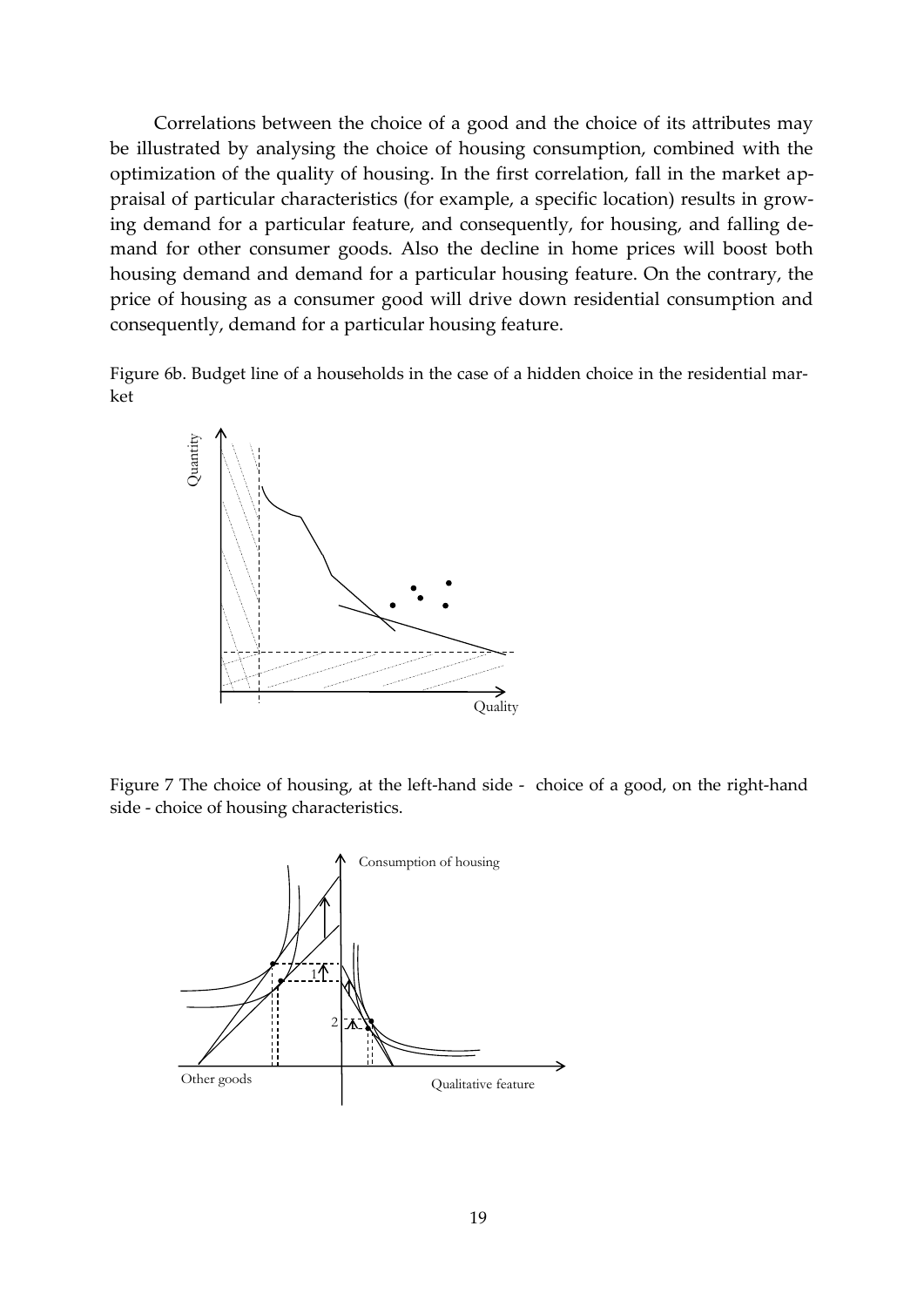The second correlation is putting together the choice of housing as the sum of investment demand and consumer demand, yet, analysed from the point of view substitution or assessment of particular characteristics of a dwelling. Both demands are broken down into demands for particular housing characteristics. Purely consumer demand for housing can be, to some extent, identified with the already discussed, home rental. So the choice of OOH will always be connected with investment aspect, yet its scale and motifs may differ. As a consequence, both choices will be correlated through budget and preferences between consumption and investment aspect of housing.

Consumption choice, like investment choice, translates into preferences for a certain bundle of features. Consequently, this leads to the assessment of consumption characteristics also from the point of view of investment (in this specific case, assessment of location attributes from the perspective of liquidity, i.e. how much the location is attractive as a consumer good and how much it is liquid, which will be decide about its choice on the preference curve which is more consumption- than investment-oriented one). We may also consider the choice between these characteristics. This problem is discussed in more detail in the next section.

#### **3.4. Choice of housing demand structure (housing as savings and consumption)**

Housing itself can be analysed as a complex consumer good, either directly or from the point of view of a stream of generated services, meeting consumer needs or as a tangible fixed asset generating income in the market game. In both functions housing will be a heterogeneous good, because in order to meet the needs of the owner or a commercial tenant it must offer utility features expected by the market. Together with savings functions<sup>7</sup> , however, these utility features will be assessed from the point of view of the ability to generate income and minimize investment risk, rather than from the point of view of the ability to meet their owners' needs. As a consequence, the utility function and internal valuations of discussed features will change. Thus, the utility function will change in the investment function, because we will not buy housing according to our own preferences, but average preferences in the marketplace, further filtered with an individual assessment of risk and profitability.

1

<sup>7</sup> Accumulation and keeping of assets.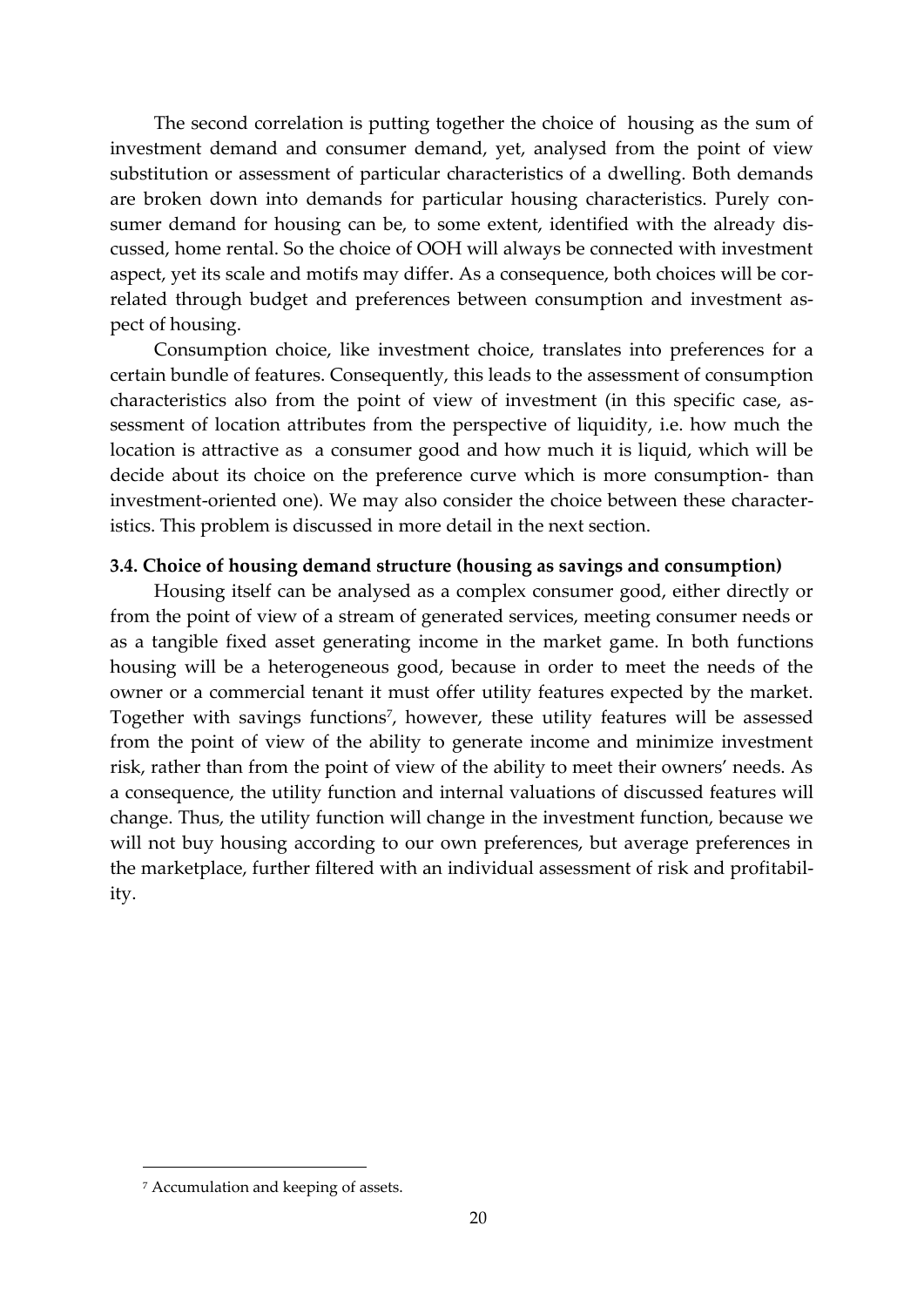Figure 8. Consumer and investment demand for housing (taken as a whole or its particular characteristics)



Consequently, also new features will appear, such as liquidity, which are absent in the analysis of housing as a consumer good. As OOH, in almost every case, has both consumption and investment aspect, when speaking of housing demand will have to combine investment and consumer demand for both the entire housing unit, as well as for its individual characteristics. Change in valuation (utility function) of any of the elements will affect the equilibrium of the entire system (see Figure 8). The above reasoning can also be performed iteratively, starting with classical consumer choices (see Figure 9).

Figure 9 Consumer's choices and investment and consumption demand for housing

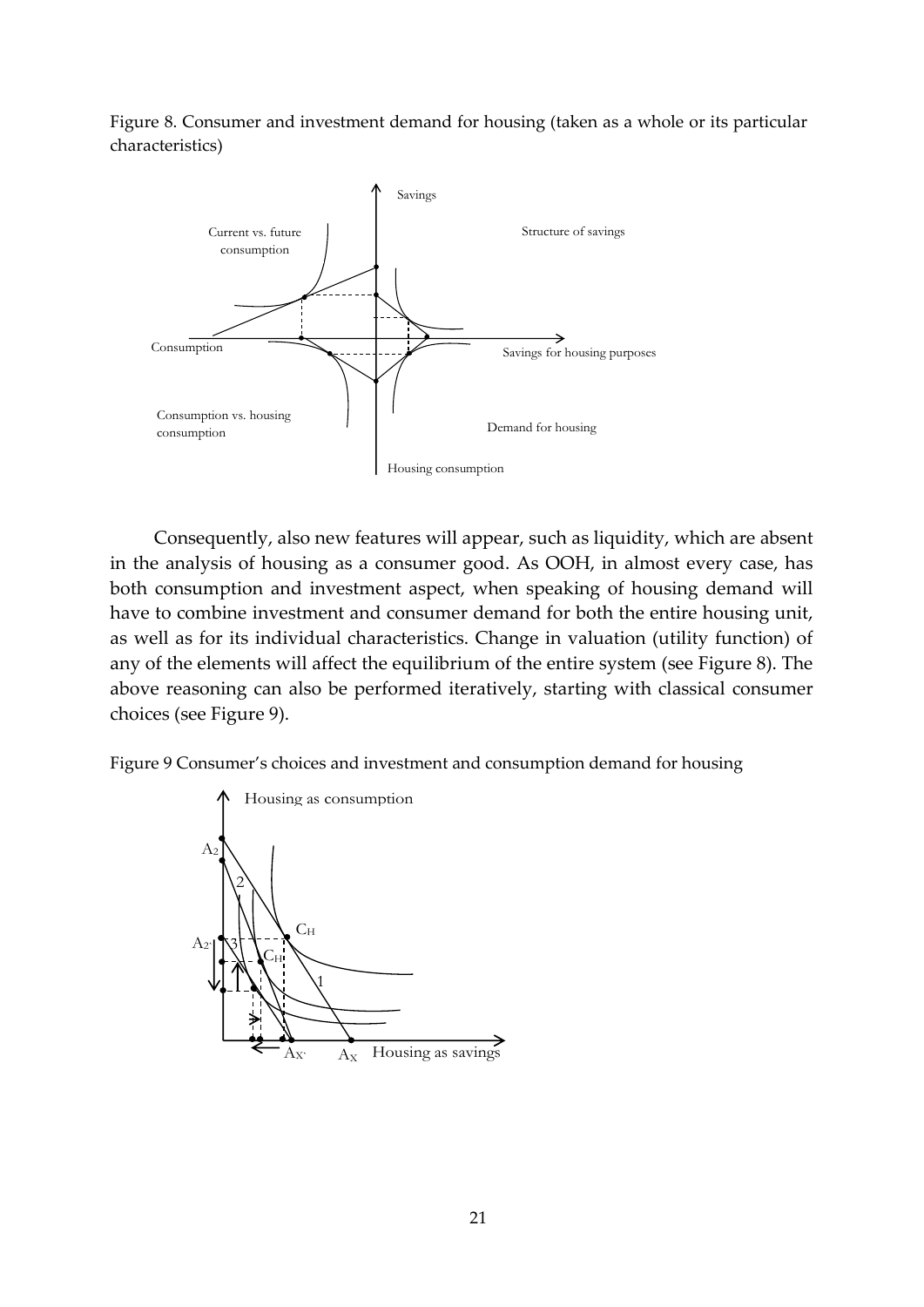Full, classical model of consumer's behaviour in the residential market should include at least 7 choices:

- 1. Consumption and savings. How much is spent on consumption (including housing) today, and how much will be spent tomorrow. In this module, housing constitutes an element in aggregate consumption and aggregate savings and it is a classical inter-temporal choice. It is the starting point for other choices.
- 2. Housing consumption today and savings on housing, or housing consumption tomorrow, when we consider home purchase over time. From the point of view of housing demand, this presents a dilemma: housing consumption today or savings for housing tomorrow.
- 3. Consumption and saving in the form of housing. In this case, housing is treated as an investment of savings to be used over the subsequent period to finance consumption.
- 4. Consumption of housing and consumption of other goods. This is a classical intra temporal choice.
- 5. Consumption of housing and the overall savings, including savings in the form of housing, which will be allocated to finance future consumption.
- 6. Housing consumption and savings in the form of housing, when we expect home prices to appreciate or maintain their value and generate income from rental.
- 7. Savings in the form of housing (home price appreciation and higher income from rent) versus other savings when we analyse the structure of assets from the point of view of return on investment and risk.

From the point of view of the housing sector, the basic consumer choice model will be choice no. 5, namely housing as a consumer and investment good, which reflects the previously discussed dual function of housing. In this correlation, although we analyse the choice, the cumulative effect of consumption and investment demand is visible in the market.

To explain this choice, the model may be reduced to conditions no. 1, 3, 5 and 6, which allows to present it in two dimensional four quadrant coordinate system.

The full sector model is the sum of consumption and investment demand combined with savings for housing purposes. It shows the relationship between the financial sector and monetary policy and the housing sector (see Figure 10). This model in the lower quadrants is supplemented with a choice between saving for housing in universal institutions (banks, investment funds) and sector institutions (purchase of mortgage-backed securities, contract loan systems) and the choice between housing investment (direct investment) and investment in sector's debt securities and the saving system. The main factor affecting this model is the interest rate. Short-term movements in interest rate affect housing demand and the size and structure of savings.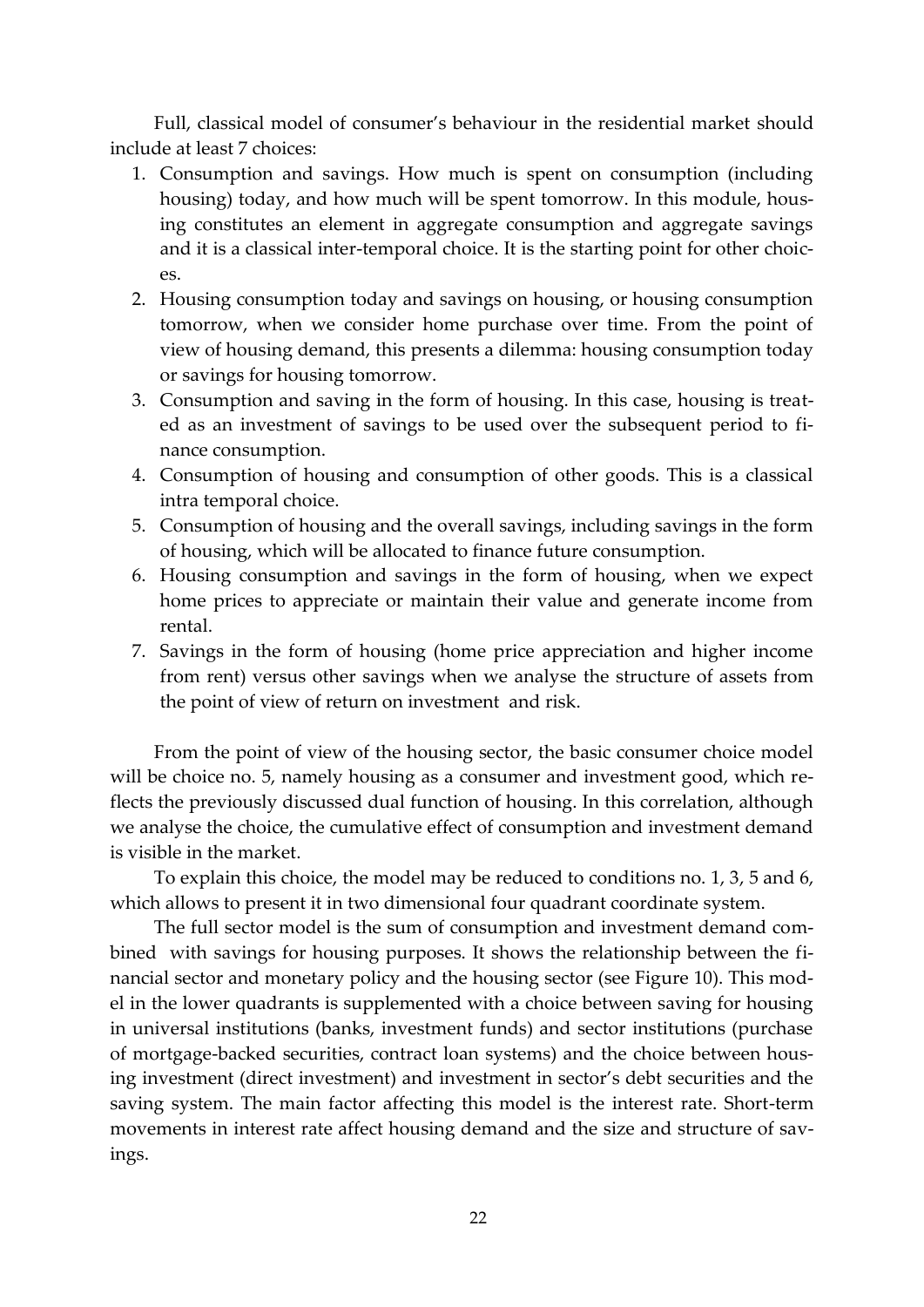Figure 10 Housing demand and housing savings of households



The functioning of the model will depend on how much consumers and investors rely on current processes, and to what extent they predict future sequence of events, especially on the basis of the past experience. It can be assumed that consumer behaviour will be more based on current trends, while investment behaviour will include, to more extent, an element of prediction. In general, the model may include many assumptions to test the flow of funds as well consumption and savings in the sector.

For example, interest rate hike will reduce housing demand through higher costs of housing services. At the same time, investors can expect fall in real estate prices, in the medium term, driven by limited demand. Consequently, they will refrain from investment purchases. On the other hand, higher interest rates on deposits will urge households to increase savings for housing purposes in the banking sector.

If, however, there is a possibility of indirect investment in the housing sector through the purchase of mortgage-backed securities, especially the most popular instruments with fixed interest rates, interest rate hike will decrease their value and increase profitability. If they are instruments with fixed interest rates, interest rate increases will not raise the risk (credit risk). Conversely, interest rate cuts will increase consumption and investment demand, given cheaper credit and expected price increases. At the same time, households with fixed-rate loans will refinance them on a mass scale, which will result in liquidity surplus faced by investors.

#### **4. Summary**

Many studies examining the impact of the housing sector on the economy use simplified realities, disregarding heterogeneity of housing and complex housing decisions, both in terms of consumption and investment. This often leads to erroneous conclusions derived from these models.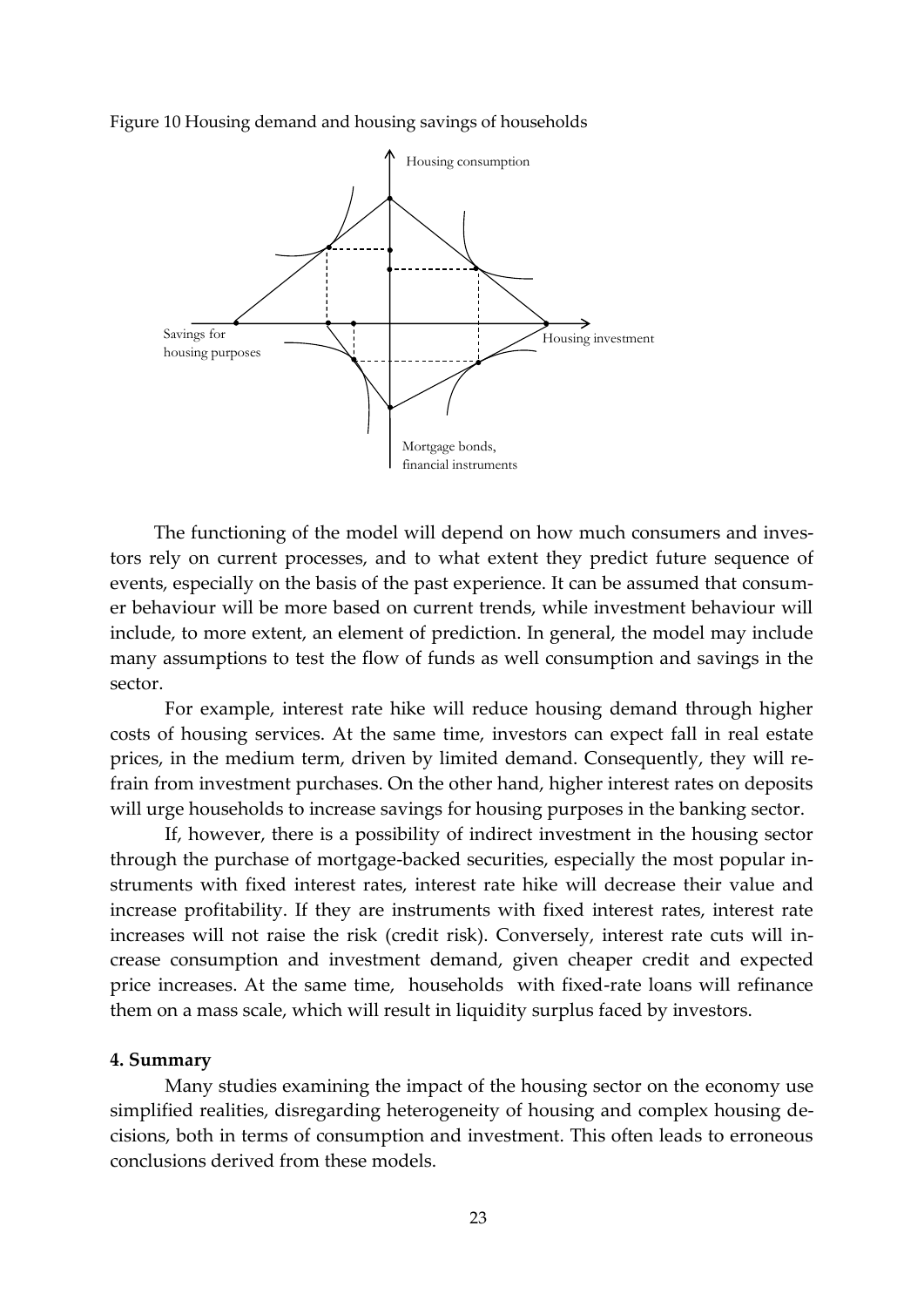The purpose of the article was to deepen the knowledge about consumer' choices at the microeconomic level, in order to better understand home buyer's behaviours and their impact on the housing market.

The key issue in the analysis is to take into account consumer's choice between different types of consumption (including housing consumption), housing investment demand and housing consumption demand and various forms of home tenure.

Also consumers' appraisal of housing significantly influences their decisions . It is worth noting that households ascribe a different value to the additional amount of housing, already in possession of a certain quantity of housing and a different value when purchasing their first housing.

It is worth noting that by relying on hedonic models, not commonly used in Poland, we may distinguish attributes that have a significant impact on the value of housing and attempt to make an objective appraisal of the property.

Only an analysis which combines these aspects of consumer's choice can adequately describe and explain the actual developments in demand in the residential market.

#### **Literature:**

- Allen, F., and E. Carletti (2011), *Systemic Risk from Real Estate and Macro-prudential Regulation,* In: Federal Reserve Board and Journal of Money, Credit and Banking Conference 'The Regulation of Systemic Risk', Washington DC, p. 15-16.
- Aoki K., Proudman J. and Vlieghe G. (2002). *House prices, consumption, and monetary policy: a financial accelerator approach.* Bank of England Working Paper nr 169.
- Augustyniak, H., J. Łaszek, K. Olszewski and J. Waszczuk (2013), *To rent or to buy – analysis of housing tenure choice determined by housing policy.* National Bank of Poland Working Paper 164.
- Bajari, P., P. Chan, D. Krueger and D. Miller (2010), *A Dynamic Model of Housing Demand: Estimation and Policy Implications*, NBER Working Paper No. 15955
- Bourassa, S., M. Hoesli and D. Scognamiglio (2010), *Housing finance, prices, and tenure in Switzerland,* Journal of Real Estate Literature 18(2), p. 263-282.
- Case, K. E. and R. J. Shiller (2003), *Is There a Bubble in the Housing Market*?, Brookings Papers on Economic Activity 34(2), p. 299-362.
- Yang, F. (2006), *Consumption Over the Life Cycle: How Different Is Housing?*, Federal Reserve Bank of Minneapolis, Working Paper 635.
- Henderson, J.V. and Y.M. Ioannides (1983), *A Model of Housing Tenure Choice*, The American Economic Review 73(1), p. 98-113.
- Herring, R. J. and S. Wachter (1999), *Real Estate Booms and Banking Busts: An International Perspective*, The Wharton School - Financial Institutions, Center Paper Nr 99-27.
- Ioannides, Y.M. and S.S. Rosenthal (1994), *Estimating the Consumption and Investment Demands for Housing and Their Effect on Housing Tenure Status.,* The Review of Economics and Statistics 76(1), p. 127-141.